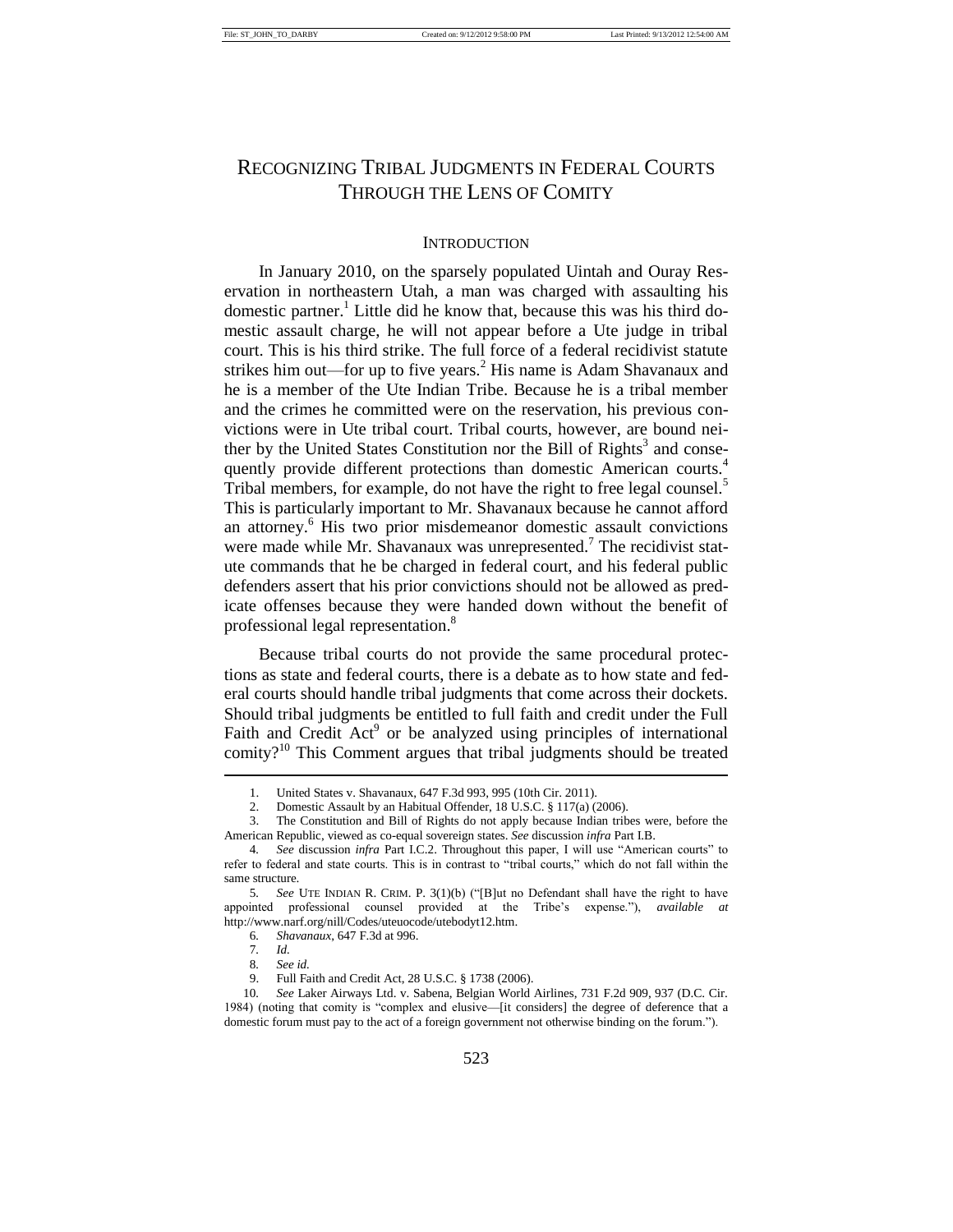as foreign judgments and be recognized using international comity prin $ciphers<sup>11</sup> because the relationship between triples and American jurisdic$ tions does not mirror the state–federal relationship, which is based on full faith and credit between judgments from different jurisdictions. Although Congress retains ultimate control, tribes have much leeway to exercise their sovereignty in internal affairs.<sup>12</sup> Because they are not fully within the federal framework and are not bound by the same rules as state and federal courts, the principles of international comity are the best means for American courts to recognize tribal judgments.

Part I frames how Indian tribes are treated in the United States. It briefly explores the history of legal relationships with Indian tribes, from equal treatment as sovereign states when Europeans first crossed the Atlantic, through a century of pulling tribes under the federal domain, to eventual federal legislative supremacy over Indian tribes. This Comment also analyzes the circuit split regarding the use of un-counseled tribal convictions to prove predicate offenses. Part II discusses *United States v. Shavanaux*<sup>13</sup> and summarizes Mr. Shavanaux's Fifth Amendment and Sixth Amendment claims. Part III explores the difference between a full faith and credit approach and a comity analysis of tribal judgments, and concludes by finding that international comity principles are more appropriate for Indian tribes. Part IV analyzes *Shavanaux* using the principles of international comity and explores whether the right to counsel is a fundamental due process requirement for the comity analysis.

## I. BACKGROUND: THE TRIBAL–FEDERAL RELATIONSHIP

The foundation for understanding *United States v. Shavanaux* comes from understanding the relationship between the federal government and tribal governments. This story is a long and, at times, ugly one.<sup>14</sup> From initial European contact with Native Americans, tribal sovereignty has been chipped away. In the early years of the United States, the federal government began to bring tribes within its administration and under its protection.<sup>15</sup> Now, tribes are neither part of the United States because they still retain many aspects of sovereignty nor are they foreign states because Congress retains ultimate authority over them. This state of limbo creates difficulties when American and tribal legal systems interact.

<sup>11.</sup> For a thorough discussion of comity, see discussion *infra* Part III.A.1.

<sup>12</sup>*. See* Santa Clara Pueblo v. Martinez, 436 U.S. 49, 56 (1978).

<sup>13.</sup> 647 F.3d 993 (10th Cir. 2011).

<sup>14</sup>*. See* Robert N. Clinton, *Tribal Courts and the Federal Union*, 26 WILLAMETTE L. REV. 841, 841–43 (1990).

<sup>15</sup>*. See* DAVID E. WILKINS & K. TSIANINA LOMAWAIMA, UNEVEN GROUND: AMERICAN INDIAN SOVEREIGNTY AND FEDERAL LAW 7 (2001).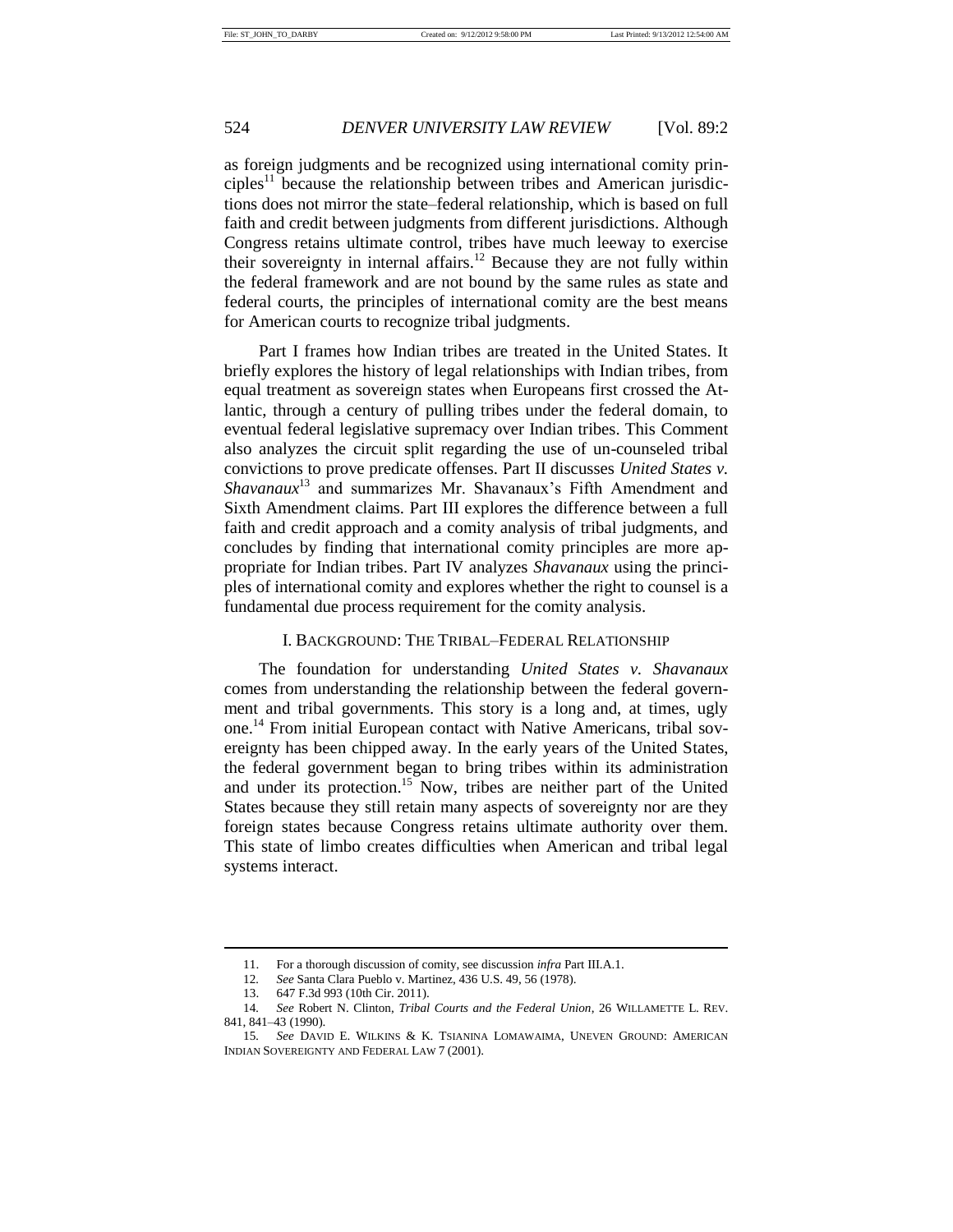### *A. United States' Treatment of Indian Tribes*

By the time the United States declared independence, there was a well-established framework for dealing with Native American tribes. Spanish theological jurists in the 1600s recognized the sovereignty of Indian tribes and treated them as they would other colonial powers—that is, as sovereign states.<sup>16</sup> This sovereign equality, however, began to erode in the mid-1700s as the British took over some tribal administrative responsibilities.<sup>17</sup> By 1781, the Articles of Confederation asserted that the national government had authority over Indian tribes.<sup>18</sup> The Constitution, however, continued to recognize that Indian tribes are "distinct from the United States<sup>"19</sup> in the express language of the Commerce Clause.<sup>20</sup> Early American interactions with Indian tribes were made through treaties.<sup>21</sup> In 1784, George Washington recommended that a treaty resolving a territorial dispute with the Six Nations be submitted to the same formal ratification process as a treaty with a foreign sovereign.<sup>22</sup> Subsequent peace,<sup>23</sup> trade,<sup>24</sup> and land acquisition<sup>25</sup> treaties began to disfavor tribal interests as the United States pushed westward. Congress eventually ended the practice of making treaties with tribes, but it left tribal sovereignty intact. $26$ 

After the Constitution was ratified, the limits of tribal sovereignty were predominantly shaped by three Supreme Court decisions, referred to as the "Marshall Trilogy."<sup>27</sup> These cases established that although tribes were not quite foreign states,  $28$  they were certainly not part of the United States.<sup>29</sup> Chief Justice Marshall noted that because federal and state governments "plainly recognize the Cherokee nation as a [foreign] state . . . the courts are bound by those acts" affirming tribal sovereignty.<sup>30</sup> However, recognizing Indian tribes "as distinct, independent politi-

<sup>16</sup>*. See* CHARLES WILKINSON, THE AM. INDIAN RES. INST., INDIAN TRIBES AS SOVEREIGN GOVERNMENTS 4 (2d ed. 2004).

<sup>17</sup>*. See id.*

<sup>18.</sup> ARTICLES OF CONFEDERATION of 1781, art. IX, para. 4 ("The United States in Congress assembled shall also have the sole and exclusive right and power of . . . regulating the trade and managing all affairs with the Indians . . . .").

<sup>19</sup>*. See* WILKINS & LOMAWAIMA, *supra* note 15, at 5.

<sup>20.</sup> Indian tribes are separate from foreign and domestic states. *See* U.S. CONST. art. I, § 8, cl. 3 ("[The Congress shall have power] [t]o regulate Commerce with foreign Nations, and among the several States, and with the Indian tribes.").

<sup>21</sup>*. See* WILKINSON, *supra* note 16, at 4–8.

<sup>22</sup>*. See id.* at 93. 23*. See, e.g.*, Treaty with the Choctaw, U.S.–Choctaw, Sept. 27, 1830, 7 Stat. 333; WILKINSON, *supra* note 16, at 96–97.

<sup>24</sup>*. See, e.g.*, Treaty with the Sioux, U.S.–Sioux, Apr. 29, 1868, 15 Stat. 635; WILKINSON, *supra* note 16, at 93–94.

<sup>25</sup>*. See, e.g.*, Treaty with the Creeks, U.S.–Creek, Aug. 9, 1814, 7 Stat. 120; WILKINSON, *supra* note 16, at 96.

<sup>26.</sup> 25 U.S.C. § 71 (2006); WILKINSON, *supra* note 16, at 97.

<sup>27</sup>*. See* WILKINSON, *supra* note 16, at 5.

<sup>28</sup>*. See* Cherokee Nation v. Georgia, 30 U.S. 1, 16–17 (1831).

<sup>29</sup>*. See* Worcester v. Georgia, 31 U.S. 515, 559, 561 (1832).

<sup>30.</sup> "State," in this context, refers to foreign states. *See Cherokee Nation*, 30 U.S. at 16.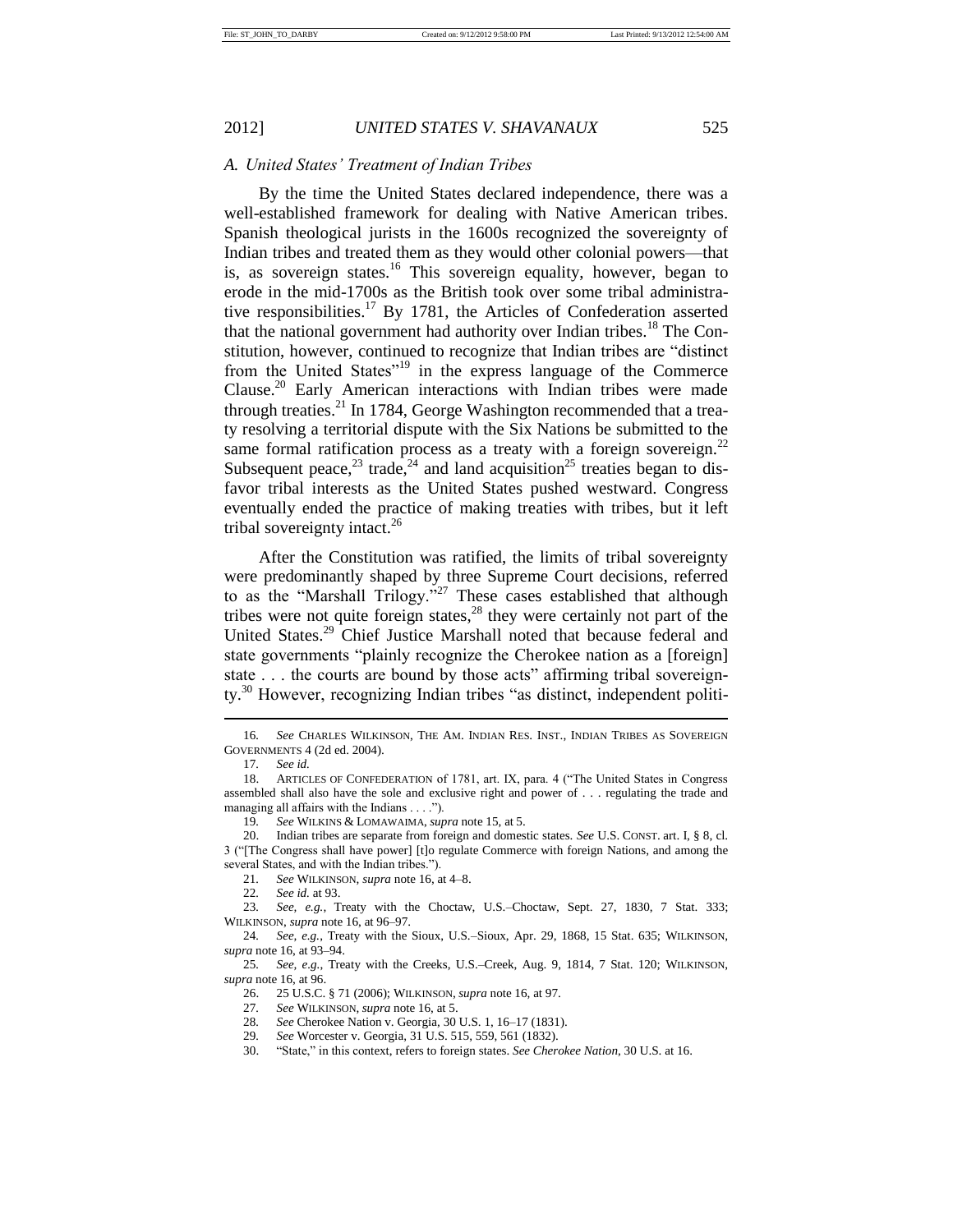cal communities, retaining their original natural rights" does not mean tribal sovereignty is absolute.<sup>31</sup> Tribes are "domestic dependent nations,"<sup>32</sup> "distinct communit [ies] occupying [their] own territory."<sup>33</sup> Although the Court did not determine that tribes are within the federal framework, the extent of tribal sovereignty depends on the will of the federal government.<sup>34</sup>

Given that tribes retain a level of independence, the question becomes how does Congress justify its authority over tribes? The federal government justifies its control over Indian tribes as an inherent "plenary power,"<sup>35</sup> which means that Congress has "full and complete power" to regulate tribal affairs.<sup>36</sup> The source of the plenary power stems<sup>37</sup> from the Indian Commerce Clause,  $38$  the Treaty Clause,  $39$  and a principle in international law granting conquerors sovereignty and ownership over conquered land.<sup>40</sup> Although Congress abolished the power to make treaties with Indian tribes in  $1871<sup>41</sup>$  and conquest has lost favor as an acceptable tool for advancing national interests, $42$  the Commerce Clause remains as justification for federal supremacy over tribes.<sup>43</sup> Regardless of the original justification, Congress's power is very broadly interpreted.<sup>44</sup>

#### *B. Effect of Congressional Power over Tribes*

Until Congress acts to limit tribal authority, Indian nations have many of the powers of a sovereign state.<sup>45</sup> By being brought within the administrative protection of the United States, "Indian tribes have not

<sup>31</sup>*. Worcester*, 31 U.S. at 559.

<sup>32</sup>*. Cherokee Nation*, 30 U.S. at 17.

<sup>33</sup>*. Worcester*, 31 U.S. at 561.

<sup>34</sup>*. See Cherokee Nation*, 30 U.S. at 17 ("[Tribes'] relation to the Unites States resembles that of a ward to his guardian.").

<sup>35</sup>*. See* FELIX S. COHEN, HANDBOOK OF FEDERAL INDIAN LAW 397–98 (1986 ed.).

<sup>36</sup>*. See* South Dakota v. Yankton Sioux Tribe, 522 U.S. 329, 343 (1998); STEPHEN L. PEVAR, THE RIGHTS OF INDIANS AND TRIBES 59 (3d ed. 2002).

<sup>37</sup>*. See* PEVAR, *supra* note 36, at 58–59; *see also* United States v. Lara, 541 U.S. 193, 200–04 (2004) (explaining the sources of Congress's plenary power over Indian tribes).

<sup>38.</sup> U.S. CONST. art. I, § 8, cl. 3 ("[The Congress shall have power] . . . to regulate Commerce with the Indian Tribes . . . .").

<sup>39.</sup> U.S. CONST. art. II, § 2, cl. 2.

<sup>40</sup>*. See* Johnson v. M'Intosh, 21 U.S. 543, 589 (1823) ("The title by conquest is acquired and maintained by force. The conqueror prescribes its limits."); *see also* Robert N. Clinton, *Comity & Colonialism: The Federal Courts' Frustration of Tribal Federal Cooperation*, 36 ARIZ. ST. L.J. 1, 26–27 (2004).

<sup>41.</sup> 25 U.S.C. § 71 (2006); WILKINSON, *supra* note 16, at 97.

<sup>42</sup>*. See*, *e.g.*, U.N. Charter art. 2, para. 4 (outlawing the use of force as a tool of foreign policy).

<sup>43</sup>*. See* Cnty. of Yakima v. Confederated Tribes & Bands of the Yakima Indian Nation, 502 U.S. 251, 257–58 (1992); Morton v. Mancari, 417 U.S. 535, 551–52 (1974).

<sup>44</sup>*. See* United States v. Lara, 541 U.S. 193, 200–03 (2004) (describing congressional power over tribes); PEVAR, *supra* note 36, at 59.

<sup>45</sup>*. See* Santa Clara Pueblo v. Martinez, 436 U.S. 49, 56 n.7 (1978) (discussing federal court decisions which "exempt[] Indian tribes from constitutional provisions addressed specifically to State or Federal Governments"); *see also* Worcester v. Georgia, 31 U.S. 515, 559 (1832); Cherokee Nation v. Georgia, 30 U.S. 1, 17 (1831).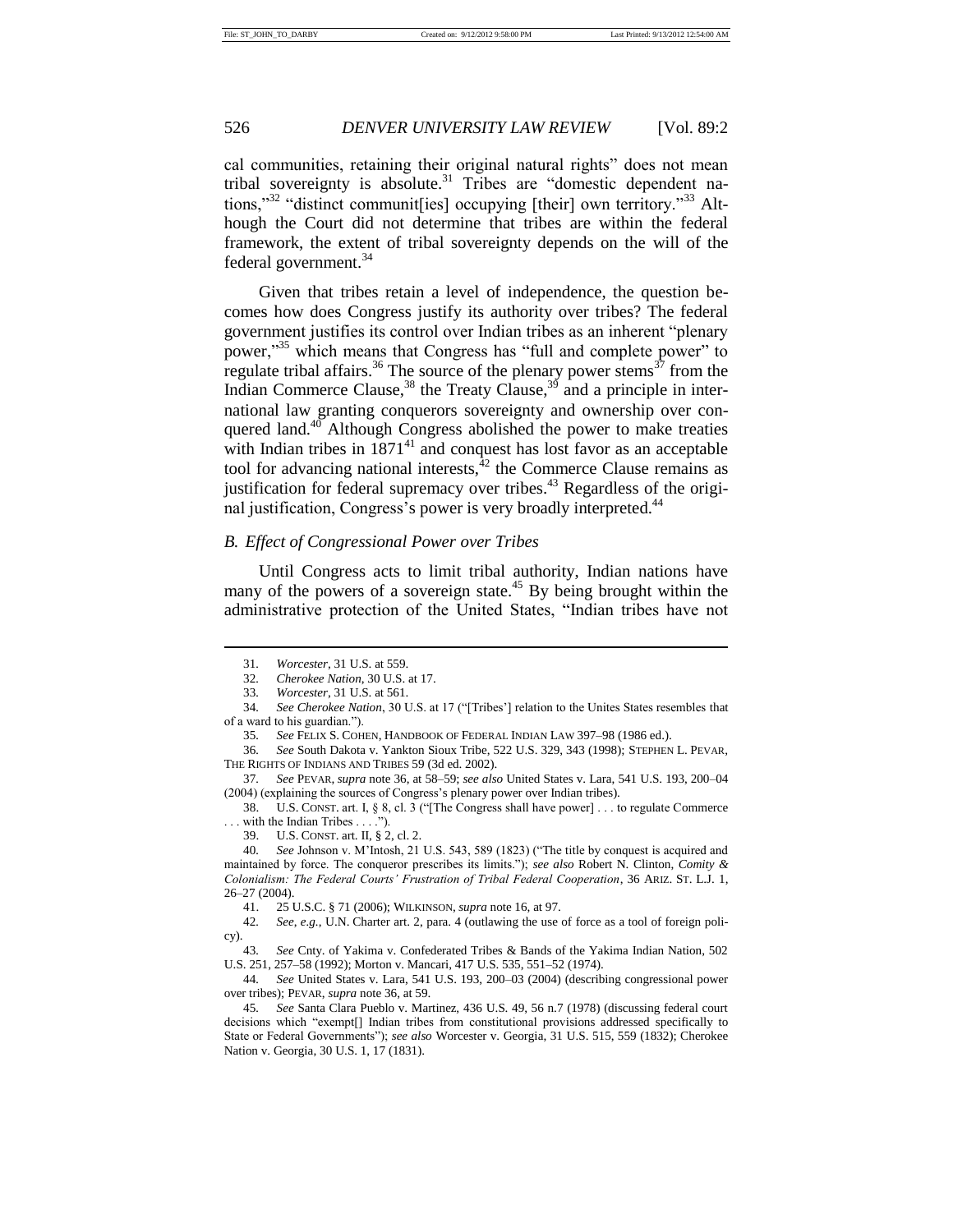given up their full sovereignty."<sup>46</sup> And because tribes are sovereign states that existed before the Constitution, they "have historically been regarded as unconstrained" by constitutional limitations. $47$  Of particular importance to *United States v. Shavanaux* because of Mr. Shavanaux's uncounseled convictions, the Bill of Rights does not apply to Indian tribes.<sup>48</sup> However, Congress's plenary powers allow legislative action to strip tribes of independent authority.<sup>49</sup> As the Court articulated in *Talton v. Mayes*,<sup>50</sup> "all such rights are subject to the supreme legislative authority of the United States."<sup>51</sup>

As an exercise of this plenary power, Congress passed the Indian Civil Rights Act of 1968 (ICRA).<sup>52</sup> ICRA grants Bill of Rights-like protections to tribal members $53$  and gives federal courts broad authority to review and overrule tribal decisions that violate ICRA protections.<sup>54</sup> Imposing the Bill of Rights itself was not done because it would not take into account the unique needs of Indian tribes.<sup>55</sup> One right that was not fully exported was the right to counsel—ICRA only guarantees defendants the right to counsel *at their own expense*. <sup>56</sup> Recognizing that requiring tribes to provide public defenders would impose "undue financial hardship," Congress acquiesced to tribal leaders.<sup>57</sup> Some tribes, however, provide counsel for indigent defense<sup>58</sup> or, as Mr. Shavanaux's Ute Tribe does, allow non-lawyer "advocates" to represent defendants.<sup>59</sup> But because tribes are not subject to the Bill of Rights, any measures that are more protective than IRCA are left to the tribe's discretion.<sup>60</sup>

53*. See id.* § 1302.

<sup>46.</sup> United States v. Wheeler, 435 U.S. 313, 323 (1978).

<sup>47</sup>*. Santa Clara Pueblo*, 436 U.S. at 56 ("As separate sovereigns pre-existing the Constitution, tribes have historically been regarded as unconstrained by those constitutional provisions . . . .").

<sup>48</sup>*. See* Talton v. Mayes, 163 U.S. 376, 384–85 (1896).

<sup>49</sup>*. See Wheeler*, 435 U.S. at 323 ("In sum, Indian tribes still possess those aspects of sovereignty not withdrawn by treaty or statute, or by implication as a necessary result of their dependent status.").<br> $50.$ 

<sup>163</sup> U.S. 376 (1896).

<sup>51</sup>*. Talton*, 163 U.S. at 384.

<sup>52.</sup> Indian Civil Rights Act of 1968, 25 U.S.C. §§ 1301–1303 (2006).

<sup>54</sup>*. See* PEVAR, *supra* note 36, at 278. For a discussion of ICRA's legislative history, which emphasizes the federal government's interest in maintaining tribal integrity and self-governance, see Santa Clara Pueblo v. Martinez, 436 U.S. 49, 66–70 (1978).

<sup>55.</sup> PEVAR, *supra* note 36, at 280 (explaining that full Bill of Rights protections were not conferred because some protections, for example the Establishment Clause, would be detrimental to ICRA's purpose of protecting individual rights while maintaining tribal integrity and identity).

<sup>56.</sup> 25 U.S.C. § 1302(a)(6).

<sup>57</sup>*. See* PEVAR, *supra* note 36, at 280, 282.

<sup>58</sup>*. See* CARRIE E. GARROW & SARAH DEER, TRIBAL CRIMINAL LAW AND PROCEDURE 319– 20 (2004).

<sup>59</sup>*. See* UTE INDIAN R. CRIM. P. 3(1)(b), *available at* http://www.narf.org/nill/Codes/uteuocode/utebodyt12.htm ("The Defendant may . . . be represented by an adult enrolled Tribal member . . . .").

<sup>60</sup>*. See* Talton v. Mayes, 163 U.S. 376, 384 (1896).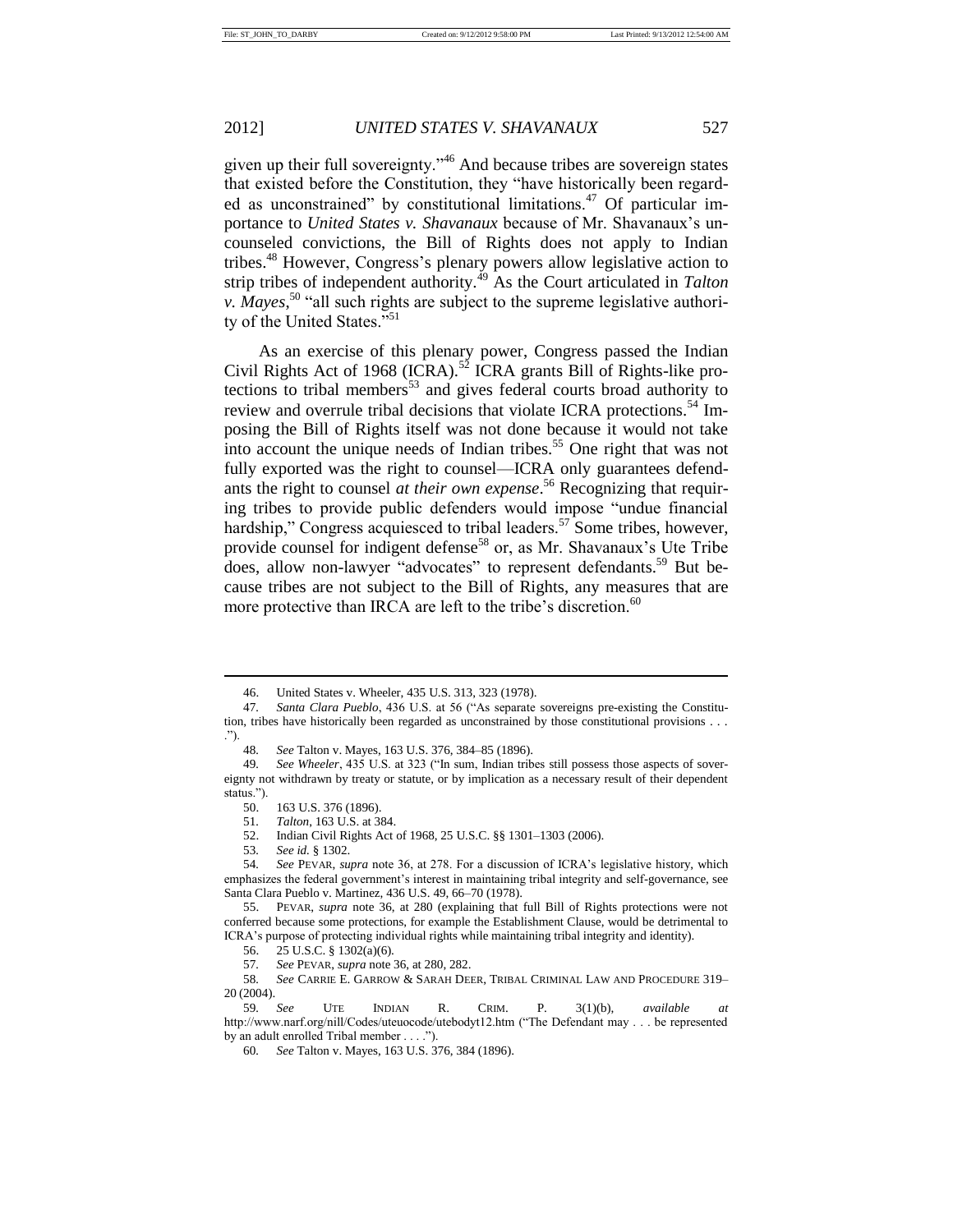### *C. Circuit Split on Recognizing Tribal Convictions:* Ant v. Spotted Eagle

Various courts have approached the question of whether an uncounseled tribal conviction, obtained in compliance with ICRA, may be used as a predicate offense to prove guilt in a subsequent federal threestrike prosecution. Two schools of thought have arisen. The Ninth Circuit Court of Appeals, in *United States v. Ant*, <sup>61</sup> determined that prior uncounseled convictions could not be used as predicate offenses. The Tenth<sup>62</sup> and Eighth<sup>63</sup> Circuits, however, adopted the Montana Supreme Court's reasoning in *State v. Spotted Eagle*,<sup>64</sup> which allows courts to recognize un-counseled tribal convictions as qualifying predicate offenses.<sup>65</sup> Although not explicitly mentioned, both results, though different in outcome, draw heavily from comity principles. In analyzing whether uncounseled tribal convictions should be recognized, the courts determine whether the conviction meets fundamental due process requirements needed to justify enforcing a judgment from a jurisdiction with different procedural protections.

### 1*. Ant*: Would the Conviction Be Valid in Federal Court?

On October 27, 1986, the body of a young woman was found on the Northern Cheyenne Indian Reservation in southeastern Montana.<sup>66</sup> Over a month later, authorities went to Francis Floyd Ant's house, interrogated him, and obtained a confession without Ant having been advised of his right to an attorney.<sup>67</sup> After the confession, the police arrested Ant and read him his *Miranda* rights.<sup>68</sup> At his tribal arraignment on charges of assault and battery, Ant pled guilty, again without counsel.<sup>69</sup> Tribes cannot sentence anyone for more than a year in jail<sup>70</sup> and the federal government has concurrent jurisdiction over felonies, $^{71}$  so Ant was charged with manslaughter in federal court. At that trial, he sought to suppress his tribal court guilty plea because that evidence was obtained in violation of his *Miranda* rights.<sup>72</sup> The district court denied the motion to suppress

<sup>61.</sup> 882 F.2d 1389 (9th Cir. 1989).

<sup>62</sup>*. See Shavanaux*, 647 F.3d at 999.

<sup>63</sup>*. See* United States v. Cavanaugh, 643 F.3d 592, 605 (8th Cir. 2011) (noting, additionally, that "Supreme Court authority in this area is unclear" and "reasonable decision-makers may differ" in their conclusions and interpretations of the Sixth Amendment).

<sup>64.</sup> 71 P.3d 1239 (Mont. 2003).

<sup>65</sup>*. Id.* at 1245.

<sup>66</sup>*. Ant*, 882 F.2d at 1390.

<sup>67</sup>*. Id.*

<sup>68</sup>*. Id.*

<sup>69</sup>*. Id.* at 1390–91.

<sup>70.</sup> Tribes can impose a maximum sentence of no more than one year, a \$5,000 fine, or both. Indian Civil Rights Act of 1968, 25 U.S.C. § 1302(a)(7) (2006); *see also* COHEN, *supra* note 35, at 769 (enumerating the punishments that an Indian tribe may impose).

<sup>71.</sup> The Indian Major Crimes Act of 1885 grants the federal government concurrent jurisdiction over major crimes, such as rape, murder, and sexual assault. Indian Major Crimes Act of 1885, 18 U.S.C. § 1153(a) (2006); *see also* COHEN, *supra* note 35, at 742–45, 759 (discussing jurisdictional issues under the Indian Country Crimes Act and Major Crimes Act).

<sup>72</sup>*. See Ant*, 882 F.2d at 1391.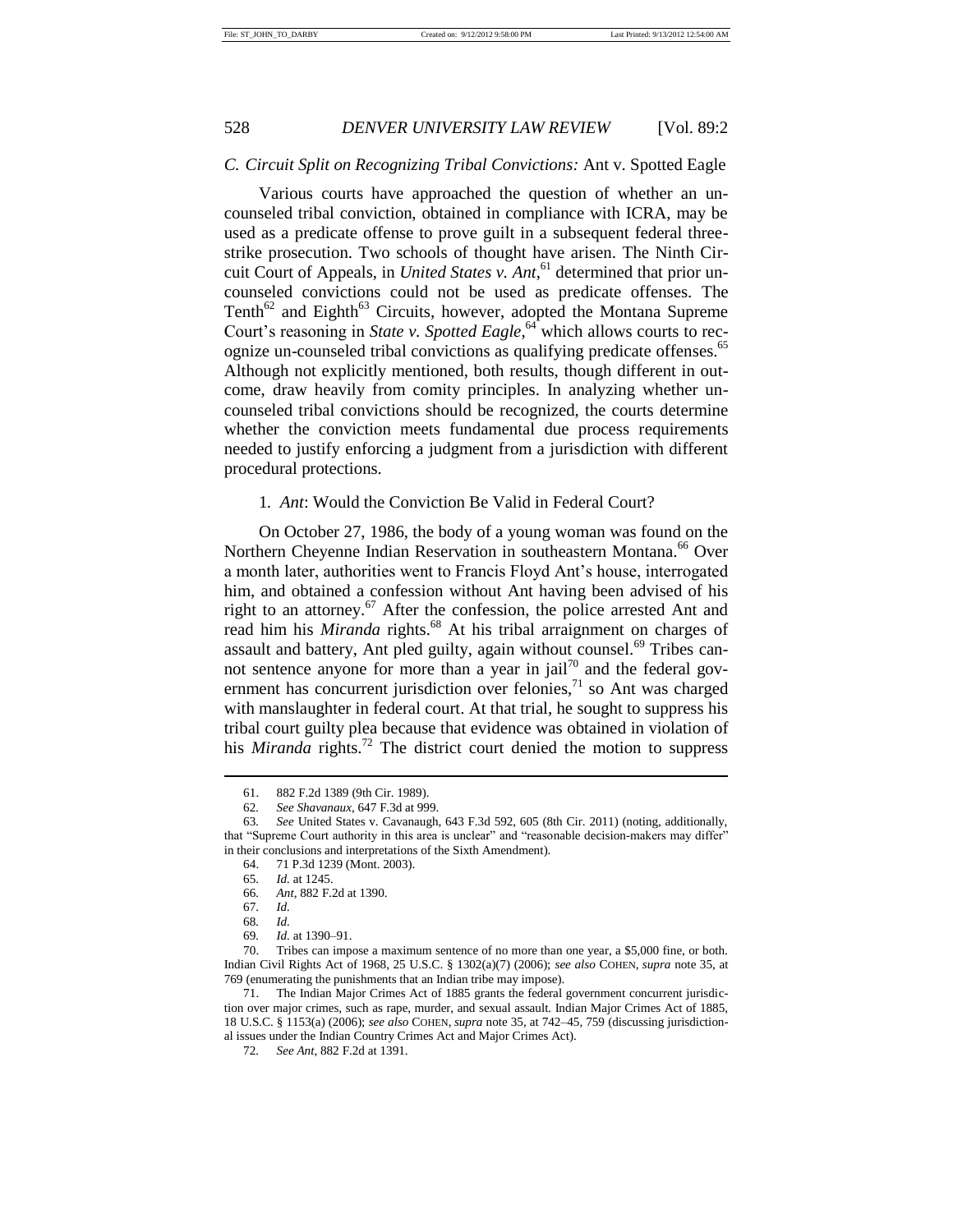because "[c]omity and respect for legitimate tribal proceedings requires that this Court not disparage those proceedings by suppressing them from evidence in this case.<sup>573</sup> After Ant was convicted and sentenced to three years and a \$50 fine, he appealed.<sup>74</sup>

The Ninth Circuit addressed whether an un-counseled guilty plea in tribal court can be used in a later federal prosecution for a repeat offender statute.<sup>75</sup> The later efficacy of a tribal conviction is predicated on its initial validity.<sup>76</sup> Review of tribal judgments uses a "clearly erroneous" standard, $^{77}$  out of respect for judgments issued by a sovereign, competent court.<sup>78</sup> Earlier convictions, even from "proceedings in different jurisdictions," can generally be used.<sup>79</sup> Therefore, to disallow use of the conviction, the court must determine that the conviction was constitutionally deficient.<sup>80</sup>

To do this, the Ninth Circuit asked whether Ant's un-counseled plea would have been accepted in federal court.<sup>81</sup> Stressing that it was not reviewing the tribal conviction, the court merely sought to ensure that evidence on which a federal conviction was predicated comports with the Constitution.<sup>82</sup> For Sixth Amendment challenges, defendants must have access to counsel during all "critical stage[s]" of trial.<sup>83</sup> Therefore, the court concluded, even though the conviction complied with tribal law and ICRA, any procedure that violates the Constitution cannot be used in a later federal court prosecution. 84

## 2. *Spotted Eagle*: Respect for Tribal Sovereignty

Like *Ant*, *Spotted Eagle* addressed how courts should deal with uncounseled tribal convictions.<sup>85</sup> In September 2001, a Montana sheriff found Eugene Spotted Eagle slumped against his pickup truck.<sup>86</sup> After failing his field sobriety test, Spotted Eagle was charged with operating a

77*. See id.* at 1392 (citing Chua Han Mow v. United States, 730 F.2d 1308, 1310 (9th Cir. 1984)).

78*. See id.* (citing Smith v. Confederated Tribes of the Warm Springs Reservation of Or., 783 F.2d 1409, 1412 (9th Cir. 1986)).

80*. See id.* at 1393 (citing Elkins v. United States, 364 U.S. 206, 223–24 (1960) (denying the prosecution use of evidence obtained in an unconstitutional manner)).

<sup>73</sup>*. Id.*

<sup>74</sup>*. Id.*

<sup>75</sup>*. See id.*

<sup>76</sup>*. See id.* at 1391–92.

<sup>79</sup>*. See id.* at 1392–93.

<sup>81</sup>*. See id.*

<sup>82</sup>*. Id.* at 1396 ("[W]e have looked beyond the validity of the tribal conviction itself and have reviewed the actual tribal proceedings to determine if they were in conformity with the Constitutional requirements for federal prosecutions in federal court.").

<sup>83.</sup> Ant did not have counsel when he entered his guilty plea. Therefore, the court determined, at this "critical stage," Ant's lack of counsel violated the Sixth Amendment. *See id.* at 1393–94 (citing Hamilton v. Alabama, 368 U.S. 52, 53 (1961)).

<sup>84</sup>*. See id.* at 1396.

<sup>85</sup>*. See* State v. Spotted Eagle, 71 P.3d 1239, 1240 (Mont. 2003).

<sup>86</sup>*. Id.* at 1240.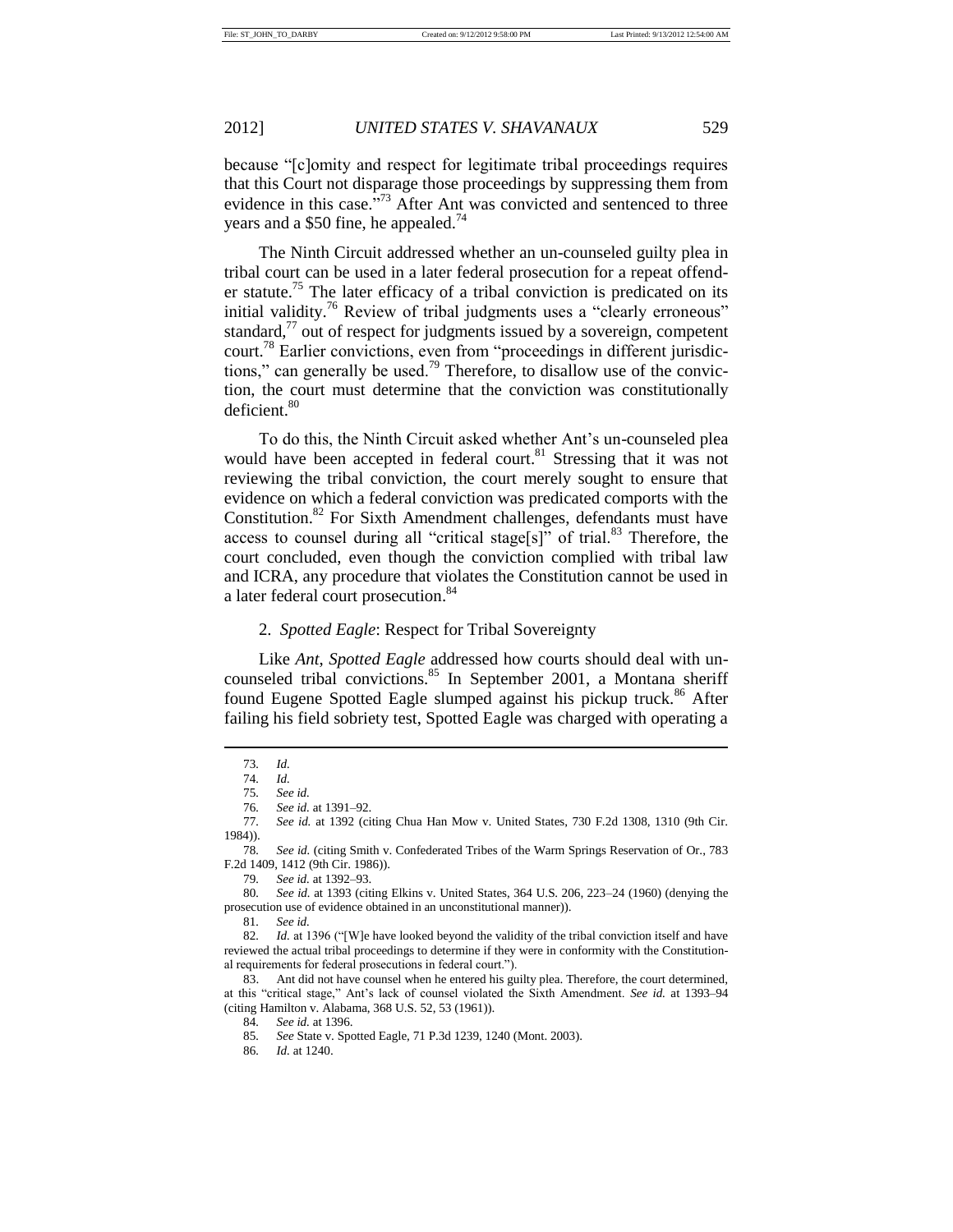motor vehicle under the influence of alcohol. $87$  However, this DUI was Spotted Eagle's fifth conviction—he had been convicted four previous times in Blackfeet tribal court.<sup>88</sup> Under Montana law, the fourth or any subsequent DUI conviction is a felony. $89$  Similar to Ant, Spotted Eagle moved to dismiss the felony charge because the four prior tribal convictions were made without Spotted Eagle having counsel.<sup>90</sup> The Montana district court, however, denied the motion noting that "the judicial policy of the State of Montana is to treat Tribal Court judgments with the same deference shown to decisions of foreign nations as a matter of comity<sup>"91</sup> and that Spotted Eagle's prior convictions comported with ICRA and tribal law. $\frac{5}{2}$ 

Despite the similar issue of law, the Montana Supreme Court distinguished *Spotted Eagle* from *Ant*. <sup>93</sup> Again, the analysis started with a valid tribal conviction under ICRA and tribal law. $94$  The court then analyzed permissible uses of un-counseled conviction in state and federal court. Reiterating the U.S. Supreme Court, the Montana Supreme Court noted that a conviction without counsel is valid so long as the defendant is charged with a misdemeanor and is not sentenced to imprisonment.<sup>95</sup> These convictions continue to be valid when used as predicate offenses for an enhancement statute.<sup>96</sup> What matters is whether the convictions were contemporaneously valid; "there [is] no retroactive right to counsel . . . simply because that conviction may ultimately contribute to imprisonment or felony charges."<sup>97</sup> Noting than Spotted Eagle's conviction in tribal court would be constitutionally invalid because he was sentenced to jail time, the court nonetheless deferred to tribal sovereignty.<sup>98</sup> It matters not that a conviction contravenes the Constitution; principles of comity and respect for tribal self-determination drive recognition of tribal convictions.<sup>99</sup> Despite confirming the unconstitutionality of Spotted Eagle's conviction, were it obtained in state or federal court, the Montana Supreme Court deferred to tribal sovereignty and recognized the uncounseled tribal conviction.<sup>100</sup>

92*. See id.* ¶ 15.

<sup>87</sup>*. Id.* at 1240–41.

<sup>88</sup>*. Id.* at 1241.

<sup>89.</sup> MONT. CODE ANN. § 61-8-734(1) (2011).

<sup>90</sup>*. Spotted Eagle*, 71 P.3d at 1241.

<sup>91.</sup> State v. Spotted Eagle, 2002 ML 831, ¶ 13, *aff'd*, 71 P.3d 1239 (Mont. 2003).

<sup>93</sup>*. Spotted Eagle*, 71 P.3d at 1244 (citing "procedural irregularities" and reliance on an overturned U.S. Supreme Court case as reasons why *Ant* is not persuasive).

<sup>94</sup>*. See id.* at 1242.

<sup>95</sup>*. Id.* (citing Scott v. Illinois, 440 U.S. 367, 372–74 (1979)).

<sup>96</sup>*. See id.* at 1242–43 (citing Nichols v. United States, 511 U.S. 738, 746–47 (1994)).

<sup>97</sup>*. Id.* at 1243.

<sup>98</sup>*. See id.* at 1243–44.

<sup>99</sup>*. See id.* at 1245 (noting that respect for the "quasi–sovereignty" of tribes is consistent with Montana's public policy).

<sup>100</sup>*. See id.* at 1246.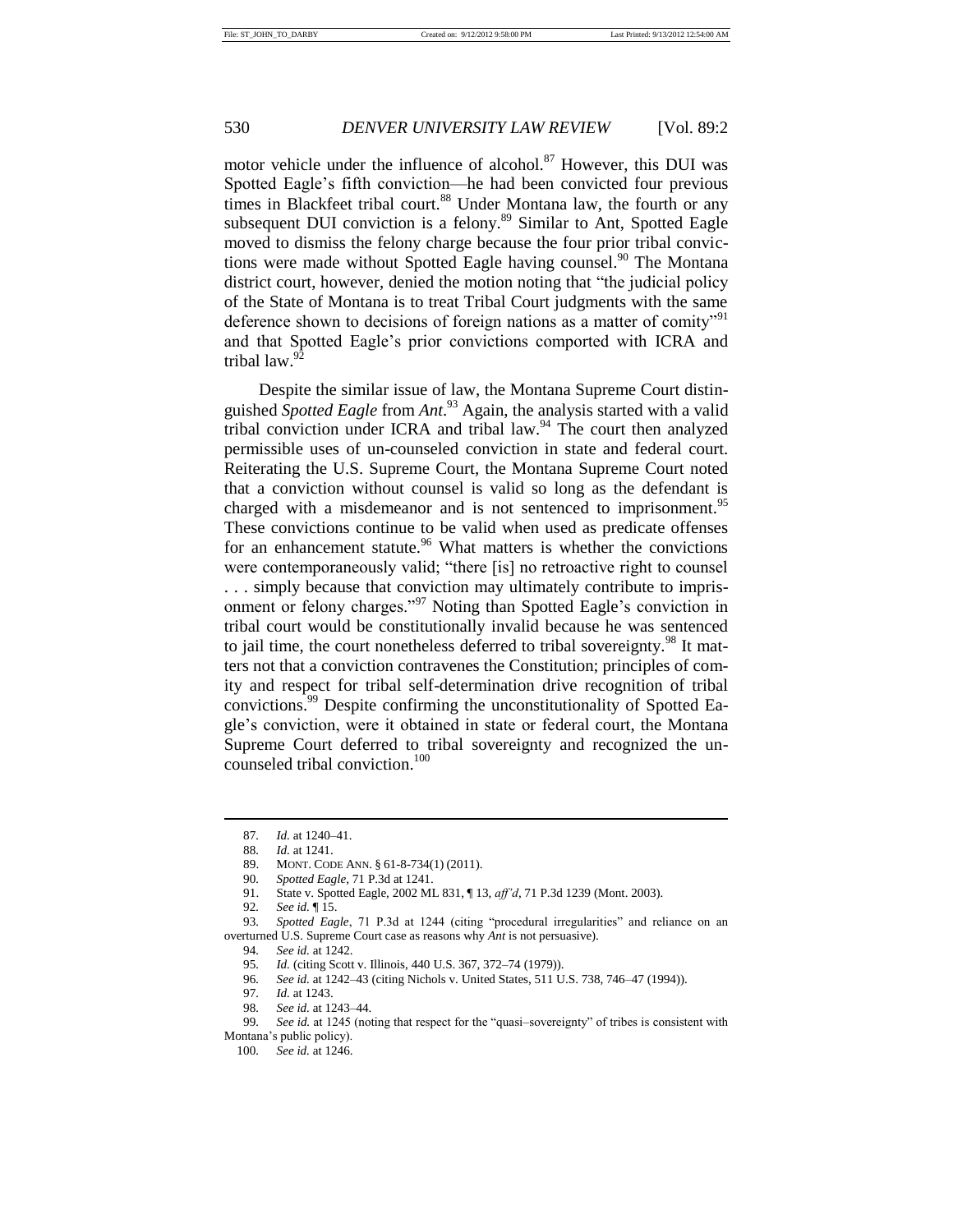The Ninth Circuit does not recognize un-counseled tribal convictions if they would not have been valid in an American court.<sup>101</sup> The Eighth and Tenth Circuits, on the other hand, recognize tribal convictions so long as they comport with tribal law.<sup>102</sup> In December 2011, Mr. Shavanaux petitioned the U.S. Supreme Court to review the Tenth Circuit's decision to reverse the dismissal of his federal charge. The Court, however, declined to review Mr. Shavanaux's petition.<sup>103</sup> Consequently, the ambiguity in how tribal judgments should be recognized in American courts will persist.

### II. *UNITED STATES V. SHAVANAUX*

### *A. Facts*

In 2010, a Utah federal district court indicted Adam Shavanaux on his third domestic assault charge. <sup>104</sup> Because this was his third time, he was charged with a felony under the federal habitual domestic assault offender statute.<sup>105</sup> Ordinarily, applying an enhancement statute would be *pro forma* if based on prior state court convictions obtained with the full panoply of constitutional protections. However, Mr. Shavanaux is an enrolled member<sup>106</sup> of the Ute Tribe.<sup>107</sup> His first two convictions—in  $2006$  and  $2008$ —were in Ute Tribal Court.<sup>108</sup> Those convictions were made without an attorney advising Mr. Shavanaux,<sup>109</sup> which is allowed under Ute tribal law.<sup>110</sup> At the time of his hearings, Mr. Shavanaux was indigent and could not afford an attorney.<sup>111</sup> The Ute Tribe does not provide public defenders at the tribe's expense.<sup>112</sup> Nor, as it turns out, do they have to. $^{113}$ 

<sup>101</sup>*. See* United States v. Ant, 882 F.2d 1389, 1396 (9th Cir. 1989).

See United States v. Cavanaugh, 643 F.3d 592, 605 (8th Cir. 2011); United States v. Shavanaux, 647 F.3d 993, 999 (10th Cir. 2011).

<sup>103.</sup> Shavanaux v. United States, No. 11-7731, 2012 WL 896004, at \*1 (U.S. Mar. 19, 2012).

<sup>104.</sup> United States v. Shavanaux, No. 2:10 CR 234 TC, 2010 WL 4038839, at \*1 (D. Utah Oct. 4, 2010), *rev'd*, 647 F.3d 993 (10th Cir. 2011).

<sup>105.</sup> Domestic Assault by an Habitual Offender, 18 U.S.C. § 117(a) (2006).

<sup>106.</sup> To be an "enrolled member" of an Indian tribe usually involves (1) being able to trace one's ancestry to individuals living in what is now the United States before it was discovered by Europeans and (2) recognition as an "Indian" by the tribe or community. Under federal law, tribes are given wide latitude to determine membership. Membership, depending on the tribe, grants a swath of protections while also bringing the individual within the tribe's jurisdiction while on tribal land. *See* COHEN, *supra* note 35, at 171–73.

<sup>107</sup>*. Shavanaux*, 2010 WL 4038839, at \*1.

<sup>108</sup>*. Id.*

<sup>109</sup>*. Id.*

<sup>110</sup>*. See* UTE INDIAN R. CRIM. P. 3(1)(b), *available at* http://www.narf.org/nill/Codes/uteuocode/utebodyt12.htm.

<sup>111</sup>*. Shavanaux*, 2010 WL 4038839, at \*1.

<sup>112.</sup> UTE INDIAN R. CRIM. P. 3(1)(b) ("[B]ut no Defendant shall have the right to have appointed professional counsel provided at the Tribe's expense.").

<sup>113</sup>*. See* Indian Civil Rights Act of 1968, 25 U.S.C. § 1302(a)(6) (2006) ("No Indian tribe in exercising powers of self-government shall . . . deny to any person in a criminal proceeding the right to . . . at his own expense to have the assistance of counsel for his defense . . . .").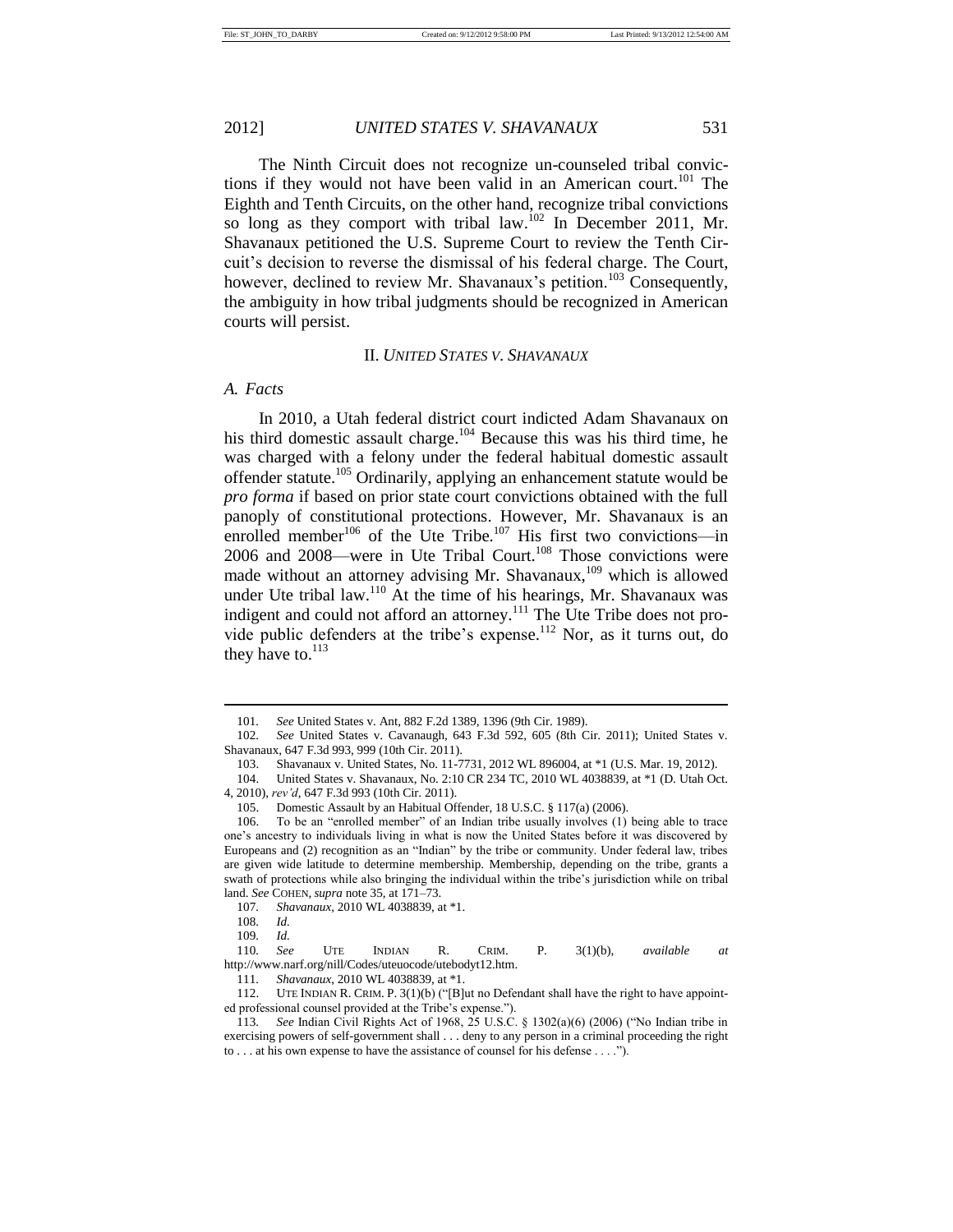Because a tribal court handed down the two prior convictions used to enhance Mr. Shavanaux's sentence when he was unrepresented, Mr. Shavanaux challenged his federal conviction as a violation of his Sixth Amendment right to counsel.<sup>114</sup> The district court dismissed Mr. Shavanaux's federal indictment.<sup>115</sup> The court relied primarily on a North Dakota federal district court case, *United States v. Cavanaugh*,<sup>116</sup> which had remarkably similar facts—Mr. Cavanaugh was also charged under the federal recidivist domestic violence statute using two un-counseled convictions in Spirit Lake Tribal Court as the predicate domestic assaults.<sup>117</sup>

Guided by *Cavanaugh*, the Utah federal district court determined that tribal courts are not subject to limits in the Constitution, but rather are governed by the Indian Civil Rights Act.<sup>118</sup> Mr. Shavanaux's tribal court convictions did not violate ICRA because ICRA does not mandate free counsel for indigent defendants.<sup>119</sup> However, problems arise when prosecutors use un-counseled tribal convictions to enhance federal charges. The court declared that the right to counsel is "unique" because the fundamental right to be heard is constitutionally defective if defendants cannot take advantage of that right through counsel.<sup>120</sup> Therefore, the court concluded that un-counseled tribal convictions could not be used as predicate offenses under the federal habitual domestic violence offender statute.<sup>121</sup>

### *B. On Appeal*

The government appealed the Utah federal district court's dismissal of Mr. Shavanaux's indictment.<sup>122</sup> Mr. Shavanaux argued that the dismissal should be upheld because "the Sixth Amendment and the Due Process Clause of the Fifth Amendment . . . forbid reliance on his uncounseled tribal misdemeanor convictions to support a charge under 18 U.S.C. § 117(a)."<sup>123</sup> The court considered each constitutional argument separately and concluded that un-counseled tribal convictions can be used as predicate offenses for a habitual offender statute.<sup>124</sup> In a unanimous three-judge opinion, the Tenth Circuit overruled the district court and remanded Mr. Shavanaux's case.<sup>125</sup>

123*. Id.* at 996.

<sup>114</sup>*. See Shavanaux*, 2010 WL 4038839, at \*1.

<sup>115</sup>*. Id.*

<sup>116.</sup> 680 F. Supp. 2d 1062 (D.N.D. 2009).

<sup>117</sup>*. Id.* at 1065–66.

<sup>118</sup>*. Shavanaux*, 2010 WL 4038839 at \*1.

<sup>119</sup>*. Id.*

<sup>120</sup>*. Id.* at \*2 (citing Custis v. United States, 511 U.S. 485, 487 (1994)).

<sup>121</sup>*. See id.*

<sup>122.</sup> United States v. Shavanaux, 647 F.3d 993, 995 (10th Cir. 2011).

<sup>124</sup>*. See id.* at 1002.

<sup>125</sup>*. Id.*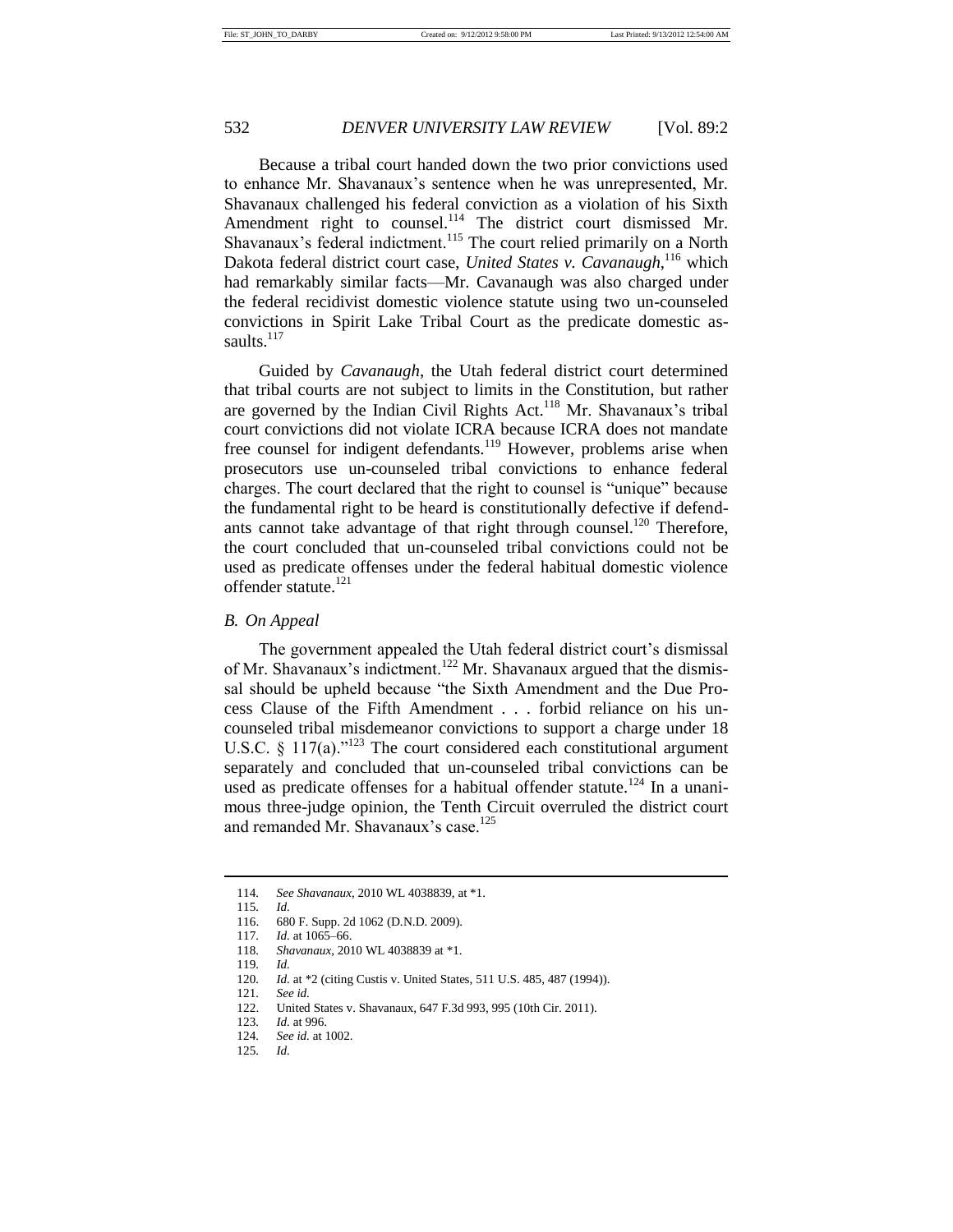### 1. Sixth Amendment

To determine whether the Sixth Amendment<sup>126</sup> right to counsel<sup>127</sup> applied in this case, the Tenth Circuit first "consider[ed] the relationship between Indian tribes and the United States."<sup>128</sup> The court reiterated that neither the Constitution nor the Bill of Rights applies to Indian tribes.<sup>129</sup> "[T]he Bill of Rights does not apply" because Mr. Shavanaux's prior convictions were for violations of tribal law.<sup>130</sup> Because the protections of the Constitution and the Bill of Rights do not apply, the only limits on tribal sovereignty are those few basic protections Congress imposes on tribes.<sup>131</sup> Where Congress has not acted, Indian tribes retain control over aspects of their internal affairs, including enforcing and prosecuting internal criminal laws.<sup>132</sup> Therefore, because his tribal convictions complied with ICRA and Ute law, they "cannot violate the Sixth Amendment" and can be used for prosecution under  $\S 117(a)$ .<sup>133</sup>

# 2. Fifth Amendment Due Process

The court then asked whether the Due Process Clause of the Fifth Amendment<sup>134</sup> is violated when "prior convictions . . . obtained through procedures which did not *comply* with, but also did not *violate*, the Constitution" are used in subsequent federal prosecutions.<sup>135</sup> The Tenth Circuit first analyzed the history of federal–tribal relations, concluding that tribes share important similarities with foreign countries because the Bill of Rights does not apply to them.<sup>136</sup> Therefore, tribal judgments are enforced according to principles of comity, determinations of which are guided by the Third Restatement of Foreign Relations Law (Third Restatement).<sup>137</sup> According to the Third Restatement, a foreign judgment must not be given force when (1) the foreign tribunal is not impartial or ignores due process procedures *or* (2) the foreign tribunal did not have proper jurisdiction over the defendant.<sup>138</sup> Neither factor was met;<sup>139</sup> therefore, the court concluded that Mr. Shavanaux's tribal court convictions met fundamental due process because they complied with ICRA

<sup>126.</sup> U.S. CONST. amend. VI.

<sup>127</sup>*. See* Gideon v. Wainwright, 372 U.S. 335, 343–45 (1963) (holding that the assistance of counsel is protected by the Constitution as a fundamental and necessary right, and that without it, justice cannot be ensured).

<sup>128</sup>*. Shavanaux*, 647 F.3d at 996.

<sup>129</sup>*. See id.* at 996–98 (discussing the relationship between the Indian tribes and the United States and explaining that neither the Constitution nor the Bill of Rights applies to Indian tribes).

<sup>130</sup>*. Id.* at 998.

<sup>131</sup>*. See id.* at 997 (citing United States v. Wheeler, 435 U.S. 313, 323 (1978)).

<sup>132</sup>*. See id.* (citing *Wheeler*, 435 U.S. at 326).

<sup>133</sup>*. Id.* at 998; 18 U.S.C. § 117(a) (2006).

<sup>134.</sup> U.S. CONST. amend. V.

<sup>135</sup>*. Shavanaux*, 647 F.3d at 998 (emphasis in original).

<sup>136</sup>*. See id.*

<sup>137</sup>*. See id.*; RESTATEMENT (THIRD) OF FOREIGN RELATIONS LAW § 482 (1987) (listing two mandatory and six discretionary bases for non-recognition of foreign judgments).

<sup>138.</sup> § 482(1).

<sup>139</sup>*. Shavanaux*, 647 F.3d at 999.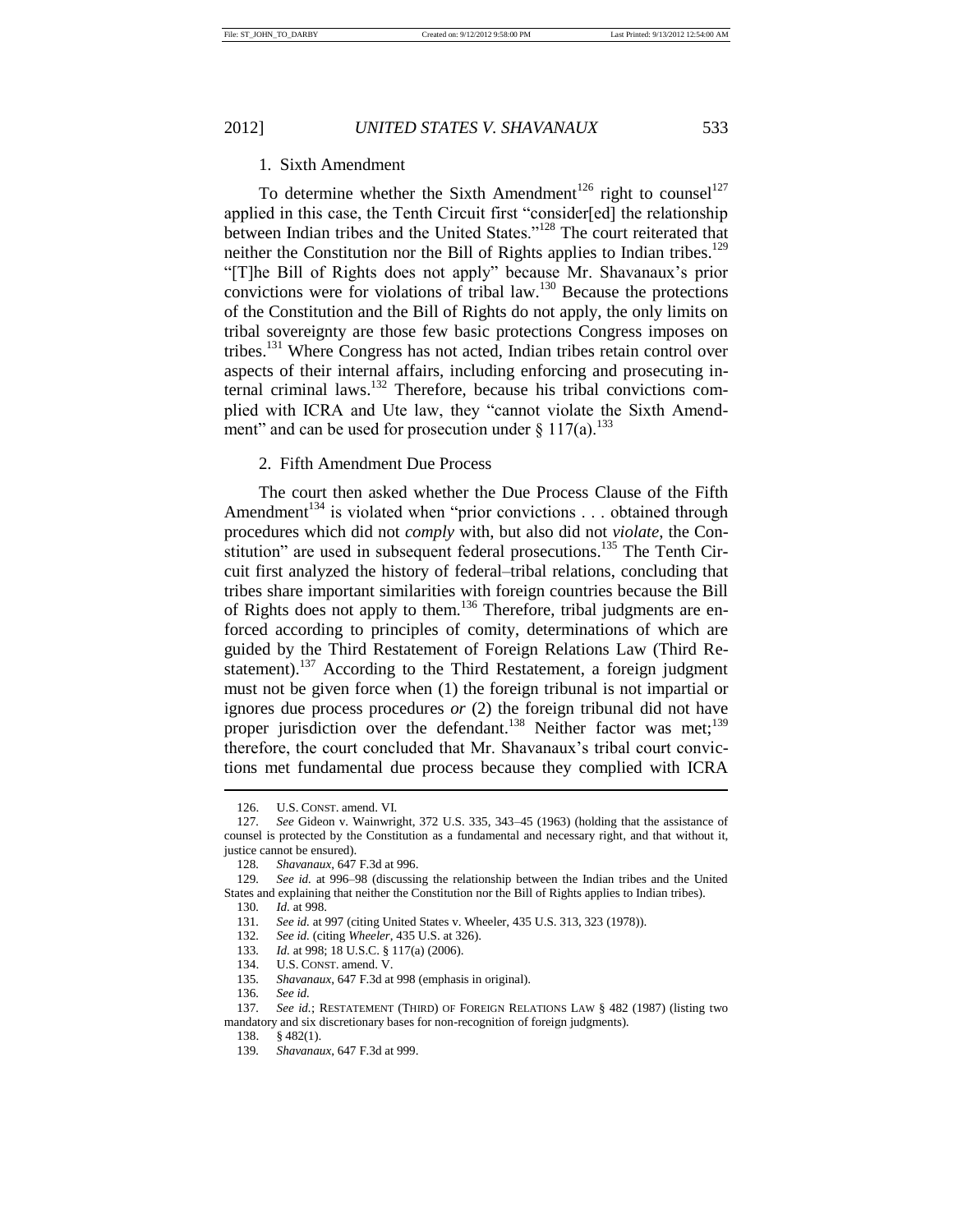and Ute tribal procedures.<sup>140</sup> Following the logic in *Spotted Eagle*,<sup>141</sup> the Tenth Circuit allowed Mr. Shavanaux's prior tribal convictions because the court determined the tribal convictions did not violate the Fifth Amendment's Due Process Clause.<sup>142</sup>

The Tenth Circuit then bolstered its comity analysis by describing the extent to which federal courts have recognized foreign judgments.<sup>143</sup> It pointed out situations in which federal appellate courts recognized foreign convictions, $144$  some of which were obtained without juries. $145$ Moreover, federal courts permitted the use of statements made to foreign law enforcement that would have violated the Fourth Amendment.<sup>146</sup> Additionally, evidence obtained abroad is not inadmissible simply because the procedures do not comply with the Constitution.<sup>147</sup> So long as the procedure meets fundamental principles of due process, the Tenth Circuit and the Third Restatement encourage foreign judgments and orders to be admitted under principles of comity.<sup>148</sup>

Mr. Shavanaux also argued  $\S 117^{149}$  violates the equal protection component of the Due Process Clause<sup>150</sup> by singling out "Indians," on racial lines, for prosecution.<sup>151</sup> This claim, however, was dismissed; "Indian" is not used as a racial classification, but rather as a political distinction.<sup>152</sup> This distinction is a voluntary association whereby a tribal community recognizes that an individual meets the criteria for membership.<sup>153</sup> Due to the "unique status of Indians as separate people with their own political institutions," regulation is over a "once-sovereign political

<sup>140</sup>*. See id.*

<sup>141.</sup> State v. Spotted Eagle, 71 P.3d 1239, 1245–46 (Mont. 2003) (holding that ICRA treats tribes as sovereign nations, and therefore, the Sixth Amendment does not apply to tribal court proceedings). *See* discussion *supra* Part I.C.2.

<sup>142</sup>*. Shavanaux*, 647 F.3d at 1000–01; *see also* U.S. CONST. amend. V.

<sup>143</sup>*. Shavanaux*, 647 F.3d at 1000–01.

<sup>144</sup>*. See id.* at 1000 (citing United States v. Small, 333 F.3d 425, 428 (3d. Cir. 2003), *rev'd on other grounds by* Small v. United States, 544 U.S. 385 (2005)).

<sup>145</sup>*. See id.* (citing Unites States v. Kole, 164 F.3d 164, 172 (3d Cir. 1998); United States v. Wilson, 556 F.2d 1177, 1178 (4th Cir. 1977)).

<sup>146</sup>*. See id.* at 1000–01 (citing, e.g., United States v. Mundt, 508 F.2d. 904, 906 (10th Cir. 1974)).

<sup>147</sup>*. See, e.g.*, Brennan v. Univ. of Kan., 451 F.2d 1287, 1289–90 (10th Cir. 1971) ("The mere fact that the law of the foreign state differs from the law of the sate in which recognition is sought is not enough to make the foreign law inapplicable.").

<sup>148</sup>*. See Shavanaux*, 647 F.3d at 1001; RESTATEMENT (THIRD) OF FOREIGN RELATIONS LAW § 481 (1987).

<sup>149.</sup> 18 U.S.C. § 117 (2006) (granting jurisdiction to federal courts of domestic assaults within "Indian country" with prior convictions in "Indian tribal court").

<sup>150.</sup> U.S. CONST. amend. V*; see also* Schweiker v. Wilson, 450 U.S. 221, 226 n.6 (1981) ("[T]he Fifth Amendment imposes on the Federal Government the same standard required of state legislation by the Equal Protection Clause of the Fourteenth Amendment.").

<sup>151</sup>*. Shavanaux*, 647 F.3d at 1001.

<sup>152</sup>*. See id.* (citing Morton v. Mancari, 417 U.S. 535, 554 n.24 (1974)); COHEN, *supra* note 35, at 171–73.

<sup>153</sup>*. See* WILKINSON, *supra* note 16, at 30.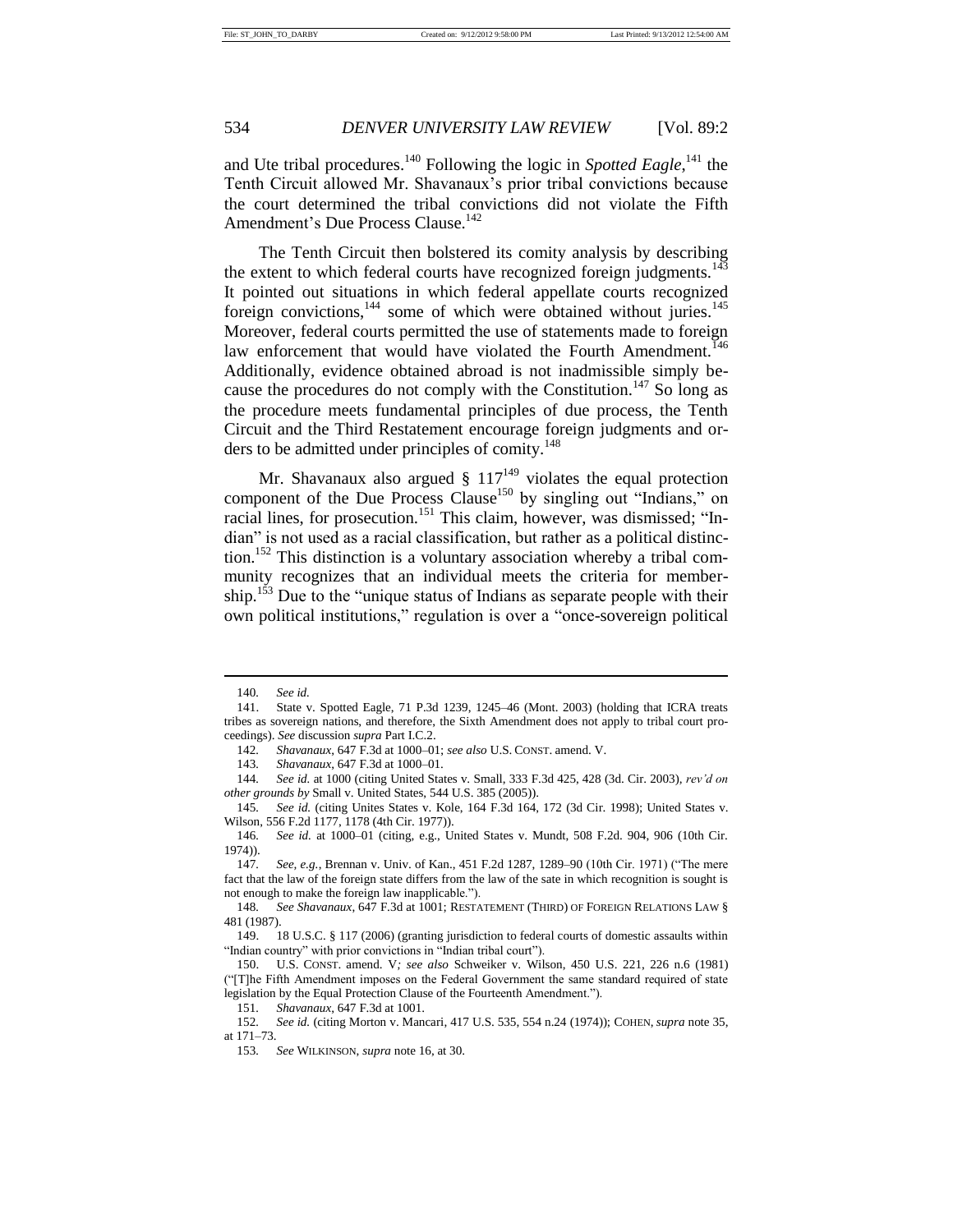communit[y]," not "a racial group."<sup>154</sup> The statute does not facially treat Indians differently; therefore, because Congress's intent to target recidivist domestic abusers is rationally related to the government's legitimate interest in protecting citizens, the statute does not violate the Equal Protection Clause. 155

## III. INTERNATIONAL COMITY OR FULL FAITH AND CREDIT?

This section looks at the two methods for dealing with tribal court judgments: (1) the comity approach, where before a judgment is recognized, courts ensure that fundamental due process rights were protected; or (2) the full faith and credit approach, where American courts recognize tribal judgments as if they were rendered in another American court. Comity, however, is the best approach because it more accurately reflects the nature of tribal status within the United States.<sup>156</sup>

### *A. How Do Federal Courts Treat Tribal Judgments?*

Because of the unique treatment of Indian tribes in American law, difficulties arise when the two legal systems interact. Although Congress retains ultimate legislative authority over tribes,<sup>157</sup> the Supreme Court has "repeatedly recognized the Federal Government's longstanding policy of encouraging tribal self-government."<sup>158</sup> This, however, does little to answer how tribal judgments should be analyzed. Two schools of thought have arisen in the courts. Some courts, recognizing the unique treatment of Indians within the federal framework, analyze judgments using principles of comity.<sup>159</sup> Other courts, when determining whether to recognize tribal judgments, treat Indian tribes as part of the federal union and use a full faith and credit analysis.<sup>160</sup>

## 1. International Comity

Despite the "unique circumstances" presented by Indian tribes, "comity . . . affords the best general analytical framework for recognizing tribal judgments."<sup>161</sup> Comity is "the recognition which one nation allows within its territory to the legislative, executive, or judicial acts of another nation, having due regard both to international duty and conven-

<sup>154.</sup> United States v. Antelope, 430 U.S. 641, 646 (1977) (citations omitted) (internal quotation marks omitted).

<sup>155</sup>*. See Shavanaux*, 647 F.3d at 1002.

<sup>156</sup>*. See* Wilson v. Marchington, 127 F.3d 805, 810 (9th Cir. 1997); COHEN, *supra* note 35, at 658–59.

<sup>157</sup>*. See* Talton v. Mayes, 163 U.S. 376, 384 (1896).

<sup>158.</sup> Iowa Mut. Ins. Co. v. LaPlante, 480 U.S. 9, 14 (1987).

<sup>159</sup>*. See* Clinton, *supra* note 14, at 904 n.151 (citing a wide array of state and federal cases applying principles of comity).

<sup>160</sup>*. See id.* at 903–04, 904 n.148 (listing Eighth Circuit case law using a "full faith and credit" analysis).

<sup>161</sup>*. Marchington*, 127 F.3d at 810.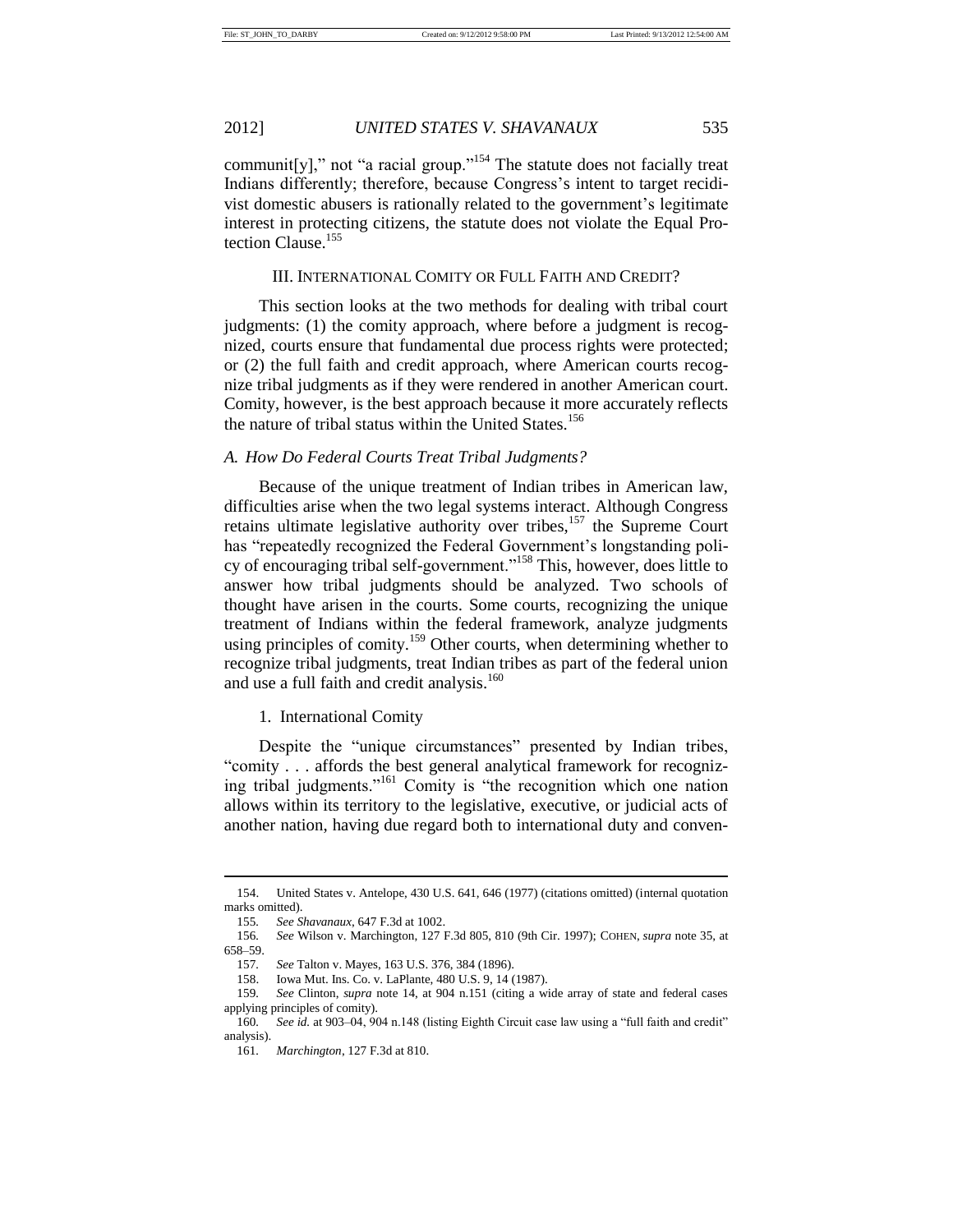ience, and to the rights of its own citizens." $162$  The effect of a comity analysis is to give foreign judgments force "beyond their proper sphere."<sup>163</sup> It is a discretionary decision that turns on the public policy interests of the court seeking to enforce the judgment.<sup>164</sup> The Tenth Circuit implicitly rejected the full faith and credit approach to tribal judgments<sup>165</sup> and adopted a comity approach.<sup>166</sup>

Comity generally favors recognition and enforcement of foreign judgments.<sup>167</sup> There are limited circumstances when the "balancing of interests" counsel against recognizing foreign judgments.<sup>168</sup> The Third Restatement spells out a framework for deciding when foreign judgments do not merit recognition.<sup>169</sup> The Ninth Circuit articulated a federal court comity analysis<sup>170</sup> by modifying the Third Restatement's test for use when analyzing tribal judgments.<sup>171</sup> Federal courts must *not* recognize judgments if "(1) the tribal court did not have both personal and subject matter jurisdiction; or (2) the defendant was not afforded due process of law."<sup>172</sup> Discretionary factors for non-recognition include the following circumstances: when the judgment (1) was obtained by fraud, (2) conflicts with another enforceable final judgment, (3) conflicts with "the parties' contractual choice of forum," or (4) when recognizing the judgment is inconsistent with the public policy of the jurisdiction where enforcement is sought. $173$ 

The Ninth Circuit held that "federal courts must neither recognize nor enforce tribal judgments if . . . the defendant was not afforded due process of law." $17<sup>4</sup>$  The due process requirements for comity do not require a tribe's "judicial procedures [be] identical to those used in the United States Courts<sup>"175</sup> because comity, ultimately, is a political deci-

<sup>162</sup>*. Id.* (quoting Hilton v. Guyot, 159 U.S. 113, 164 (1895)) (internal quotation marks omitted).

<sup>163.</sup> ROBERT PHILLIMORE, 4 COMMENTARIES UPON INTERNATIONAL LAW 8 (T. & J.W. Johnson eds. 1854–61).

<sup>164</sup>*. See* COHEN, *supra* note 35, at 658–59; PHILLIMORE, *supra* note 163, at 17–18.

<sup>165</sup>*. Cf.* MacArthur v. San Juan Cnty., 309 F.3d 1216, 1225 (10th Cir. 2002) (refusing to address full faith and credit because the issue was not raised at trial); NLRB v. Pueblo of San Juan, 276 F.3d 1186, 1192 (10th Cir. 2002) (affirming the separation between Indian tribes and the federal government).

<sup>166</sup>*. See* United States v. Shavanaux, 647 F.3d 993, 998 (10th Cir. 2011) ("Courts analyze the recognition of tribal judgments under principles of comity derived from foreign relations law."); *see also* Burrell v. Armijo, 456 F.3d 1159, 1168 (10th Cir. 2006) (recognizing federal court deference to tribal courts' judgments made within their authority).

<sup>167.</sup> RESTATEMENT (THIRD) OF FOREIGN RELATIONS LAW § 481 (1987) ("[A] final judgment of a court of a foreign state . . . is entitled to recognition in courts in the United States.").

<sup>168</sup>*. See* Wilson v. Marchington, 127 F.3d 805, 810 (9th Cir. 1997).

<sup>169.</sup> § 482 (listing two mandatory and six discretionary bases for non-recognition of foreign judgments).

<sup>170</sup>*. Wilson*, 127 F.3d 805, 809–11 (9th Cir. 1997).

<sup>171</sup>*. Id.* at 810.

<sup>172</sup>*. Id.*

<sup>173</sup>*. Id.*

<sup>174</sup>*. Id.*

<sup>175</sup>*. Id.* at 811.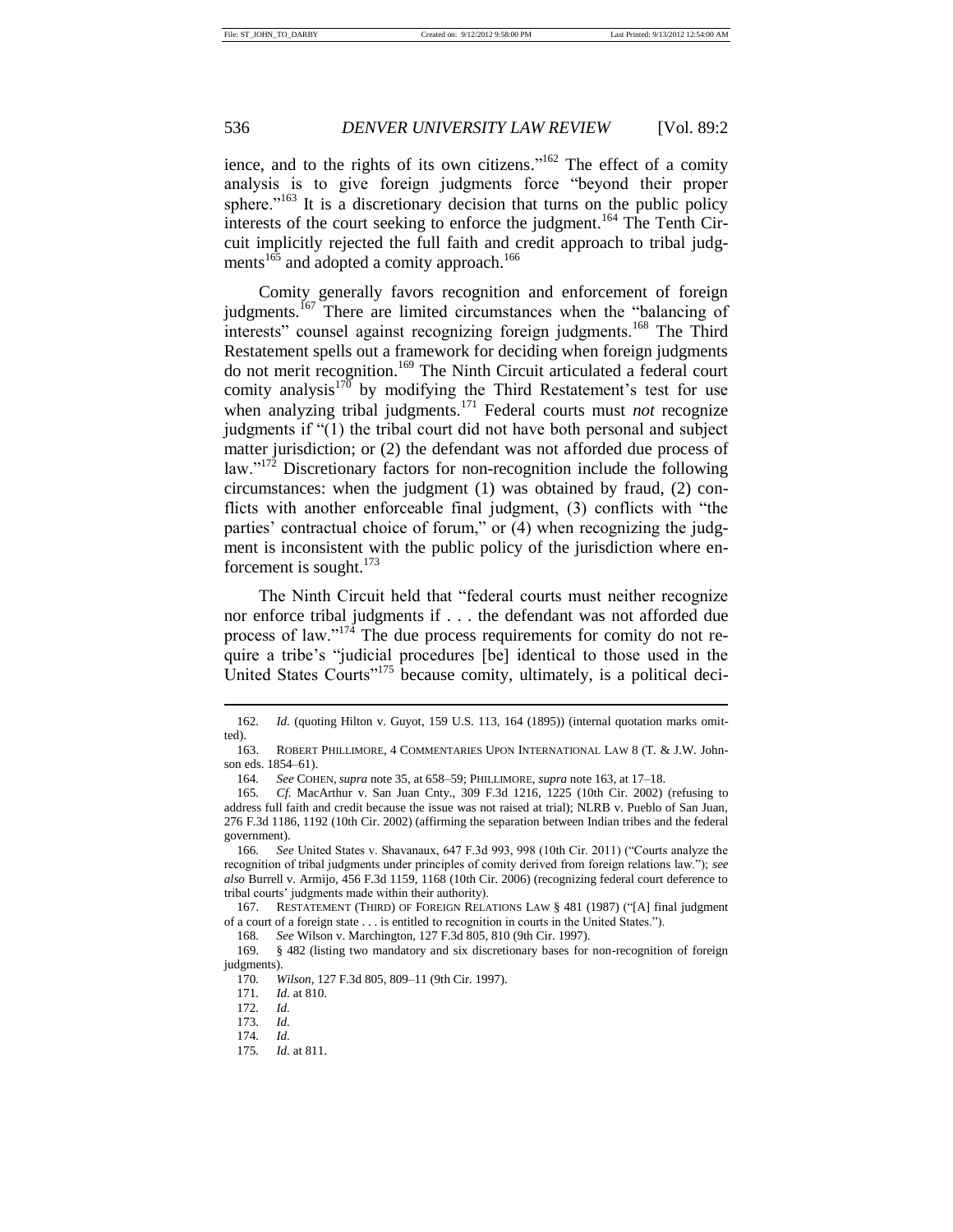sion to give effect to a completely issued judgment.<sup>176</sup> In *Wilson*, the Ninth Circuit adopted $177$  the comity factors from an earlier Supreme Court case laying out how foreign judgments should be treated.<sup>178</sup> Under this analysis, due process requires:

that there has been opportunity for a full and fair trial before an impartial tribunal that conducts the trial upon regular proceedings after proper service or voluntary appearance of the defendant, and that there is no showing of prejudice in the tribal court or in the system of governing laws. Further, as the Restatement (Third) noted, evidence "that the judiciary was dominated by the political branches of government or by an opposing litigant, or that a party was unable to obtain counsel, to secure documents or attendance of witnesses, or to have access to appeal or review, would support a conclusion that the legal system was one whose judgments are not entitled to recogni- $\text{tion.}^{\cdot,179}$ 

When a comity analysis arises, federal courts weigh these factors to determine whether foreign or tribal judgments should be recognized.<sup>180</sup> In the end, this turns on the due process policy interests most valued by the court.<sup>181</sup>

2. Full Faith and Credit

Alternately, some scholars<sup>182</sup> argue that judgments from Indian tribes should be afforded "full faith and credit" under the Full Faith and Credit Clause.<sup>183</sup> This argument only stands if one accepts that Indian tribes have been brought into the "federal union" because the Full Faith and Credit Clause applies only to *states*. <sup>184</sup> However, Congress extended full faith and credit to judgments of "any State, Territory, or Possession" of the United States.<sup>185</sup> The question, then, is whether Indian tribes are included in this extension. Two arguments are advanced to support tribal inclusion in the federal union: (1) because Federal Courts have never recognized Indian tribes as fully independent under American law, tribes are within the federal union; or (2) congressional acts granting "full faith and credit" to certain aspects of intergovernmental relations are evidence of Congress's universal intent to bring tribes within the federal union.

<sup>176</sup>*. See* Hilton v. Guyot, 159 U.S. 113, 164–65 (1895); COHEN, *supra* note 35, at 658–59; PHILLIMORE, *supra* note 163, at 8.

<sup>177</sup>*. See Wilson*, 127 F.3d at 811.

<sup>178</sup>*. See Hilton*, 159 U.S. at 202–03.

<sup>179.</sup> *Wilson*, 127 F.3d at 811 (quoting RESTATEMENT (THIRD) OF FOREIGN RELATIONS LAW § 482 cmt. b (1987)).

<sup>180</sup>*. See Hilton*, 159 U.S. at 164; *Wilson*, 127 F.3d at 810.

<sup>181</sup>*. See, e.g.*, COHEN, *supra* note 35, at 658–59; PHILLIMORE, *supra* note 163, at 12.

<sup>182</sup>*. See* Clinton, *supra* note 14 at 936 ("[T]he Article argues that tribal laws and judgments are entitled to full faith and credit under the Full Faith and Credit Act . . . .").

<sup>183.</sup> U.S. CONST. art. IV, § 1.

<sup>184</sup>*. See* Clinton, *supra* note 14 at 900.

<sup>185.</sup> Full Faith and Credit Act, 28 U.S.C. § 1738 (2006).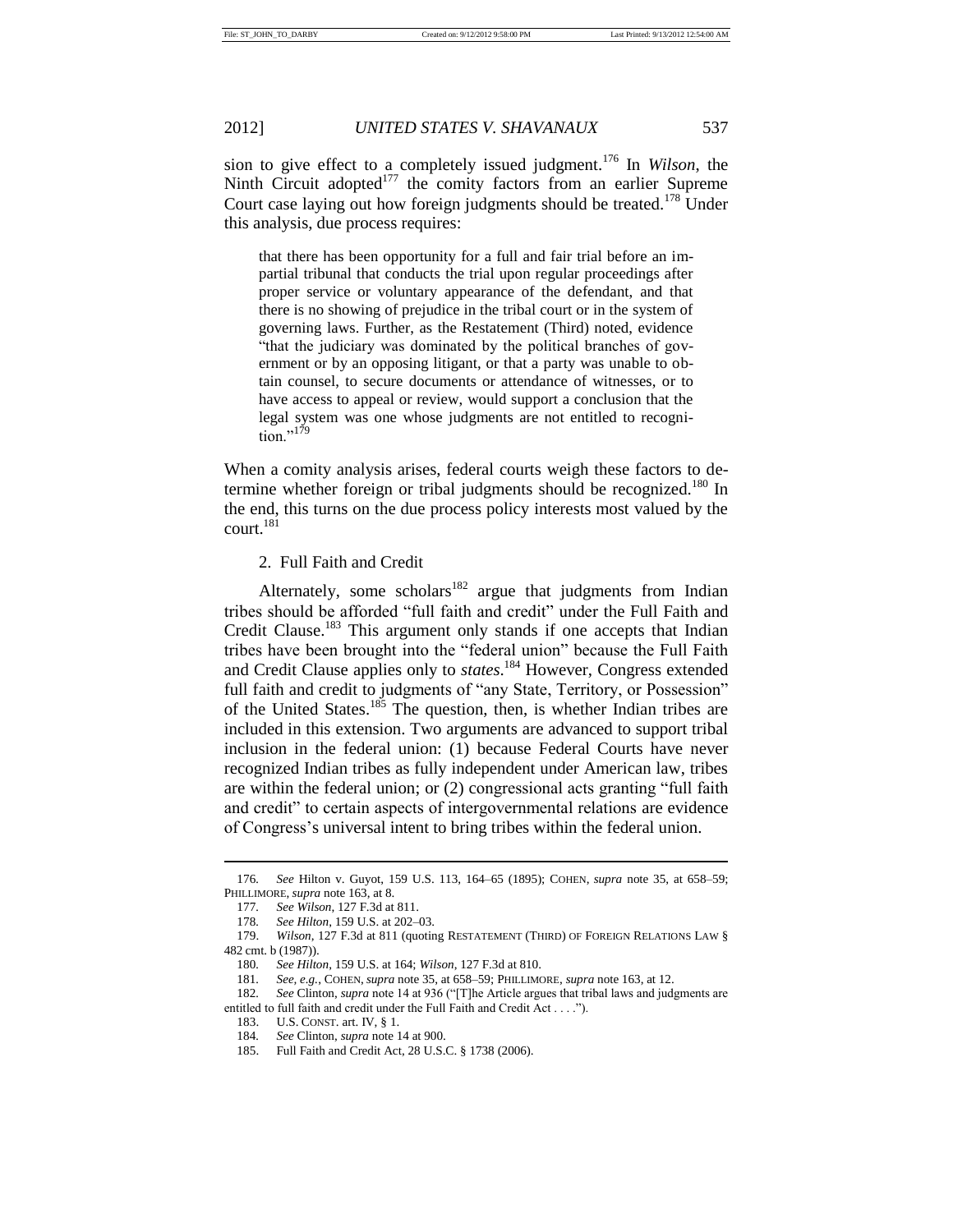The first argument turns on a narrow reading of early Supreme Court cases. Because cases addressing tribal sovereignty, including the Marshall Trilogy, never held that tribes are fully independent countries,<sup>186</sup> comity should not apply to tribal decisions.<sup>187</sup> In short, because Indian tribes are *not* foreign countries, they must fall within the federal scheme.<sup>188</sup> However, this line of reasoning ignores the relationship Indian tribes have with the United States and tries to force an independent system into the federal structure. Although the Supreme Court has never treated tribes as completely independent countries, neither the Court nor the Constitution has equated tribes to states.<sup>189</sup> The same cases holding that Indian tribes are not foreign countries also affirm that tribes are not states and retain independence over internal affairs.<sup>190</sup> Courts continue to chip away at this independence by allowing some state regulation on reservations; however, tribes continue to make and enforce their own laws.<sup>191</sup> Even though exactly equating Indian tribes to foreign countries would be inappropriate due to their differences, $192$  it is more important that tribes have never been pulled completely into the federal structure and thus retain a measure of independence under the Constitution.

The second argument is that Congress intended to extend full faith and credit to all tribal judgments because Congress passed laws granting full faith and credit to tribal judgments in certain situations.<sup>193</sup> Public Law  $280$ ,<sup>194</sup> the Indian Child Welfare Act of 1978,<sup>195</sup> the Maine Indian Claims Settlement Act, $196$  and the Indian Land Consolidation Act<sup>197</sup> all provide for full faith and credit for judgments governed by each act. Therefore, proponents argue that a similar "full faith and credit" analogy should be applied to tribes through the Full Faith and Credit Act.<sup>198</sup> The-

<sup>186</sup>*. See, e.g.*, Cherokee Nation v. Georgia, 30 U.S. 1, 17 (1831) (finding that tribes are "domestic dependent nations" whose "relation to the United States resembles that of a ward to his guardian").

<sup>187</sup>*. See* Clinton, *supra* note 14, at 905 ("Thus, courts enforcing tribal judgments based on notions of comity analogize tribal courts to foreign governments, precisely the analogy the Supreme Court rejected . . . . ").

<sup>188</sup>*. See id.*

<sup>189</sup>*. See* discussion *supra* Part I.A.

<sup>190</sup>*. See, e.g.*, Worcester v. Georgia, 31 U.S. 515, 559, 561 (1832).

<sup>191</sup>*. See* Nevada v. Hicks, 533 U.S. 353, 361–62 (2001).

<sup>192</sup>*. See* Lindsay Loudon Vest, Comment, *Cross-Border Judgments and the Public Policy Exception: Solving the Foreign Judgment Quandary by Way of Tribal Courts*, 153 U. PA. L. REV. 797, 809–10 (2004).

<sup>193</sup>*. See* Clinton, *supra* note 14, at 907–08.

<sup>194.</sup> 28 U.S.C. § 1360(c) (2006) (requiring tribal customs and laws be given "full force and effect" when not inconsistent with state law).

<sup>195.</sup> 25 U.S.C. § 1911(d) (2006) (requiring that federal, state, and tribal court give "full faith and credit" to tribal judgments regarding child custody proceedings).

<sup>196.</sup> 25 U.S.C. § 1725(g) (2006) (requiring that "[t]he Passamaquoddy Tribe, the Penobscot Nation, and the State of Maine . . . give full faith and credit to the judicial proceedings of each other").

<sup>197.</sup> 25 U.S.C. § 2207 (2006) (requiring an administrative agency to give "full faith and credit" to tribal proceedings, pursuant to the statute, regarding land distribution).

<sup>198</sup>*. See, e.g.*, Clinton, *supra* note 14, at 908.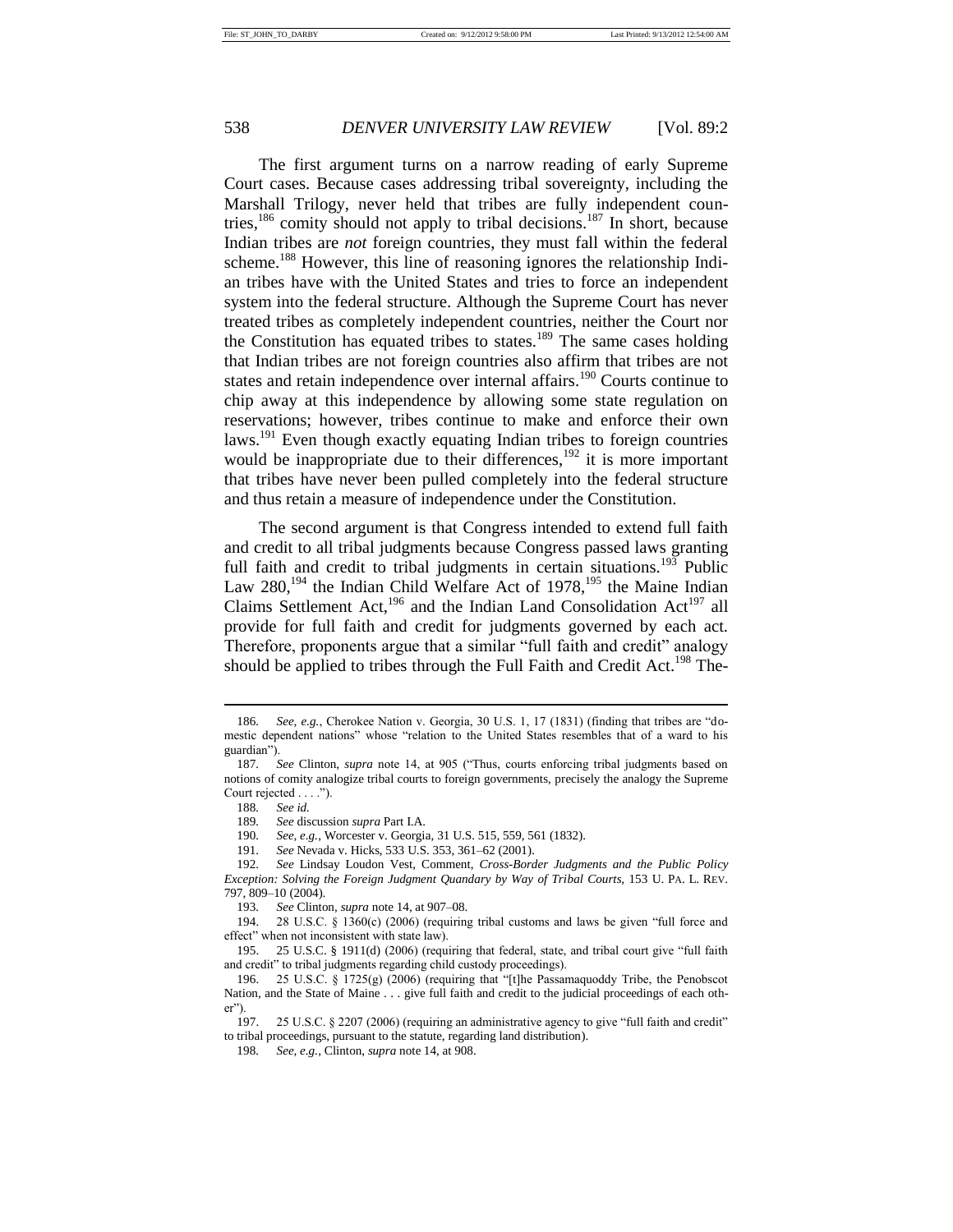se statutes, however, reinforce the idea that full faith and credit should be used sparingly. If Congress intended to extend this principle to tribes generally, it would have used its plenary powers to pass a statute compelling *all* tribal judgments be afforded full faith and credit in federal courts.<sup>199</sup> Since Congress did not, the inference is that Congress did not intend the full faith and credit principle to apply universally to Indian tribes.

## *B. Best Practice: International Comity*

Tribal judgments should be analyzed using the principle of comity. Federal courts have afforded tribal judgments full faith and credit since the mid-1800s.<sup>200</sup> However, in 1997 the Ninth Circuit decided *Wilson v*. *Marchington* and reversed the trend<sup>201</sup> by using a comity analysis.<sup>202</sup> This federal course change, however, did not create a uniform practice among state courts or in subject areas.<sup>203</sup> Every state except New Mexico and Idaho<sup>204</sup> analyze tribal judgments using comity principles.<sup>205</sup> Comity has developed through the common law in some states $^{206}$  and has been statutorily mandated in others.<sup>207</sup> Despite the prevalence of analyzing tribal judgments using comity principles,<sup>208</sup> several statutes apply full faith and credit to child custody proceedings,<sup>209</sup> domestic violence protection orders,<sup>210</sup> and child support awards.<sup>211</sup> Regardless of the absence of uniformity, comity is the best approach considering (1) ambiguities in the

205*. See* Kelly Stoner & Richard A. Orona, *Full Faith and Credit, Comity, or Federal Mandate? A Path that Leads to Recognition and Enforcement of Tribal Court Orders, Tribal Protective Orders, and Tribal Child Custody Orders*, 34 N.M. L. REV. 381, 387–88 (2004); *see also* Leeds, *supra* note 200, at 339–45 (stating that Montana, Oregon, Minnesota, Arizona, Connecticut, New Jersey, South Dakota, North Dakota, Michigan, Wyoming, Wisconsin, and Oklahoma use, to varying degrees, a comity analysis).

206*. See* Leeds, *supra* note 200, at 338–39; *see also, e.g.*, Wippert v. Blackfeet Tribe, 654 P.2d 512, 514 (Mont. 1982); Red Fox v. Red Fox, 542 P.2d 918, 920 (Or. Ct. App. 1975).

207. Comity has been mandated either by the state legislature or a judicial rule-making committee. Some states, e.g., Wyoming and Wisconsin, titled their statutes "full faith and credit" although the statutes are more analogous to a comity analysis. *See* Leeds, *supra* note 200, at 341–44; *see also, e.g.*, S.D. CODIFIED LAWS § 1-1-25 (2011); WIS. STAT. ANN. § 806.245 (2011); WYO. STAT. ANN. § 5-1-111 (2011); N.D. R. CT. 7.2.

208. Federal statutes mandating full faith and credit for certain tribal judgments are mirrored by the states. *See* Leeds, *supra* note 200, at 336–37.

209*. See, e.g.*, Indian Child Welfare Act of 1978, 25 U.S.C. § 1911(d) (2006); NEV. REV. STAT. § 62D.200 (2010).

210*. See, e.g.*, Violence Against Women Act, 18 U.S.C. § 2265(a) (2006); NEV. REV. STAT. § 33.090 (2010).

211*. See, e.g.*, Child Support Orders Act, 28 U.S.C. § 1738B (2006).

<sup>199</sup>*. See* discussion *supra* Part I.A.

<sup>200</sup>*. See* Stacy L. Leeds, *Cross-Jurisdictional Recognition and Enforcement of Judgments: A Tribal Court Perspective*, 76 N.D. L. REV. 311, 318–22 (2000).

<sup>201</sup>*. See* Clinton, *supra* note 40, at 40–44 (discussing the specious grounds on which the Ninth Circuit based its decision to use comity, noting the court's cursory distinctions made between Supreme Court and Eighth Circuit precedent and weak historical and statutory support).

<sup>202</sup>*. See* Leeds, *supra* note 200, at 325–27.

<sup>203</sup>*. See id.* at 335–36.

<sup>204.</sup> "Only Idaho and New Mexico afford full faith and credit to tribal courts." *Id.* at 345. *See*  Sheppard v. Sheppard, 655 P.2d 895, 902 (Idaho 1982); Jim v. CIT Fin. Servs. Corp., 533 P.2d 751, 752 (N.M. 1975).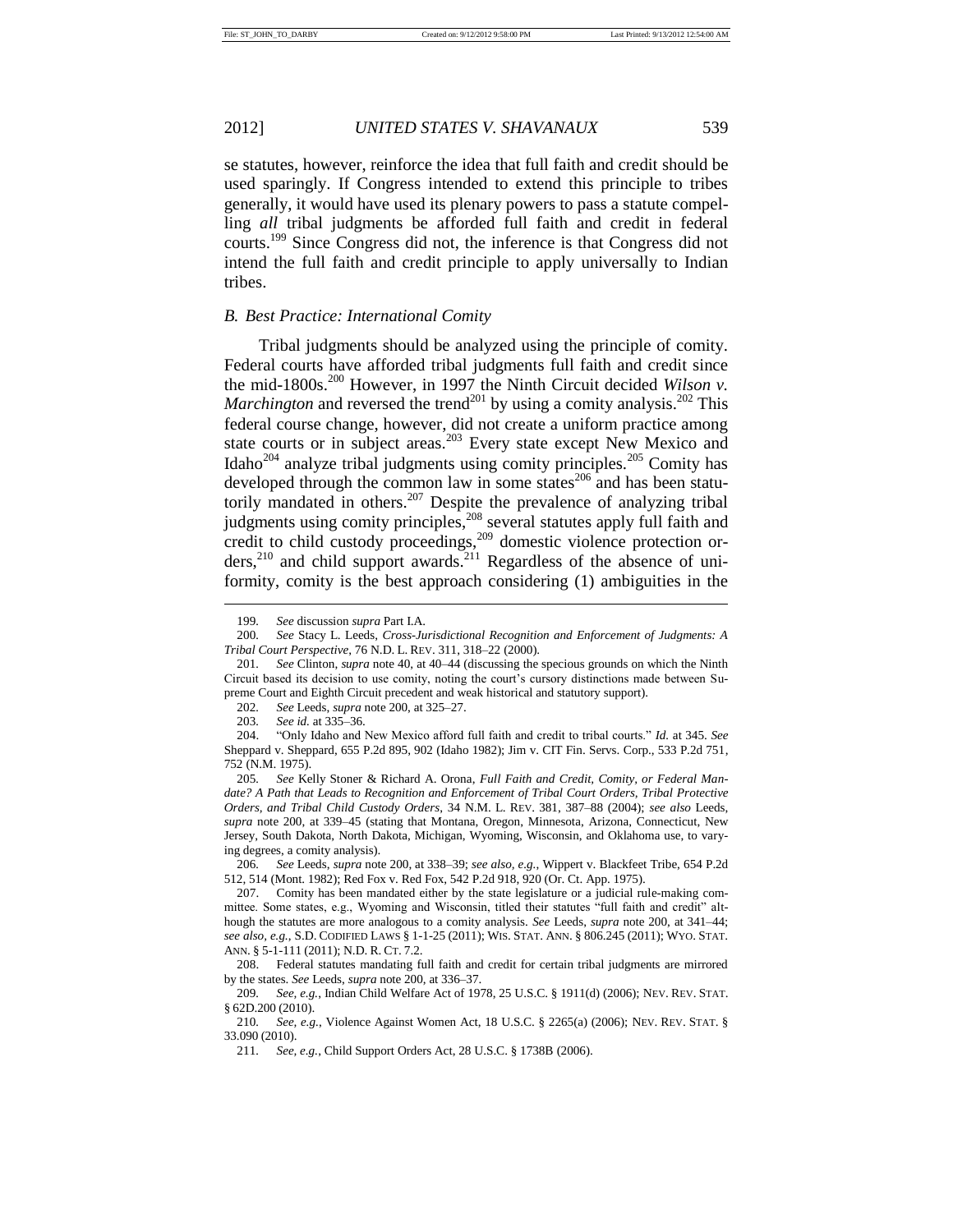Full Faith and Credit Act, $^{212}$  (2) the framework of federal-tribal relations, and (3) international law.

### 1. Ambiguities in the Full Faith and Credit Act

The Full Faith and Credit Act facilitates cooperation between courts within the United States by mandating recognition of "records and judicial proceedings."<sup>213</sup> In rejecting the full faith and credit approach, the Ninth Circuit properly focused on the interpretation of the statute's applicability.<sup>214</sup> It concluded that the Act applied only to states; tribes were not intended to fall within the scope of the Full Faith and Credit Act.<sup>215</sup> Much of the scholarly debate has focused around asymmetrical language in the statute:<sup>216</sup> "any court *of* any such State, Territory, or Possession" versus "every court *within* the United States."<sup>217</sup> The former suggests a political delineation, while the latter invokes geography.

Arguments favoring the geographic interpretation, which would include tribes, say it is the "most obvious interpretation . . . [because] this meaning renders co-extensive the phrase used to describe enforcing courts . . . and the phrase employed to describe issuing courts."<sup>218</sup> However, this argument is concerned with reciprocity. It is concerned that the political interpretation would mandate that a court enforce a judgment from a foreign court that would not be required to enforce a judgment were their positions reversed.<sup>219</sup> However, this argument ignores the independence tribal courts enjoy by focusing on reciprocity, which is no longer a comity requirement.<sup>220</sup> The Ninth Circuit, not without controversy, adopted the political interpretation.<sup>221</sup> Under this framework, tribes are not within the scope of the Act, and therefore, tribal judgments are not afforded full faith and credit.

<sup>212</sup>*. See* 28 U.S.C. § 1738 (2006) (referring to any "State, Territory, or Possession" in applying full faith and credit).

<sup>213</sup>*. Id.*

<sup>214</sup>*. See* Wilson v. Marchington, 127 F.3d 805, 810 (9th Cir. 1997); Clinton, *supra* note 40, at 40 ("[T]he Ninth Circuit recognized that the real issue turned not on the constitutional language but the interpretation of the Full Faith and Credit Act.").

<sup>215</sup>*. Wilson*, 127 F.3d at 808 ("By its terms, the Full Faith and Credit Clause applies only to the states. Nothing in debates of the Constitutional Convention concerning the clause indicates the framers thought the clause would apply to Indian tribes.").

<sup>216</sup>*. See* Clinton, *supra* note 40, at 26–29.

<sup>217.</sup> 28 U.S.C. § 1738 (emphasis added).

<sup>218.</sup> Clinton, *supra* note 40, at 28.

<sup>219</sup>*. See id.*

<sup>220</sup>*. See Wilson*, 127 F.3d at 811 (noting the reciprocity for comity has "fallen into disfavor"); Leeds, *supra* note 200, at 326 n.74, 335 (explaining that reciprocity is no longer considered in a comity analysis, although it may be considered for the "'public policy' discretionary exemption").

<sup>221.</sup> Clinton, *supra* note 40, at 43.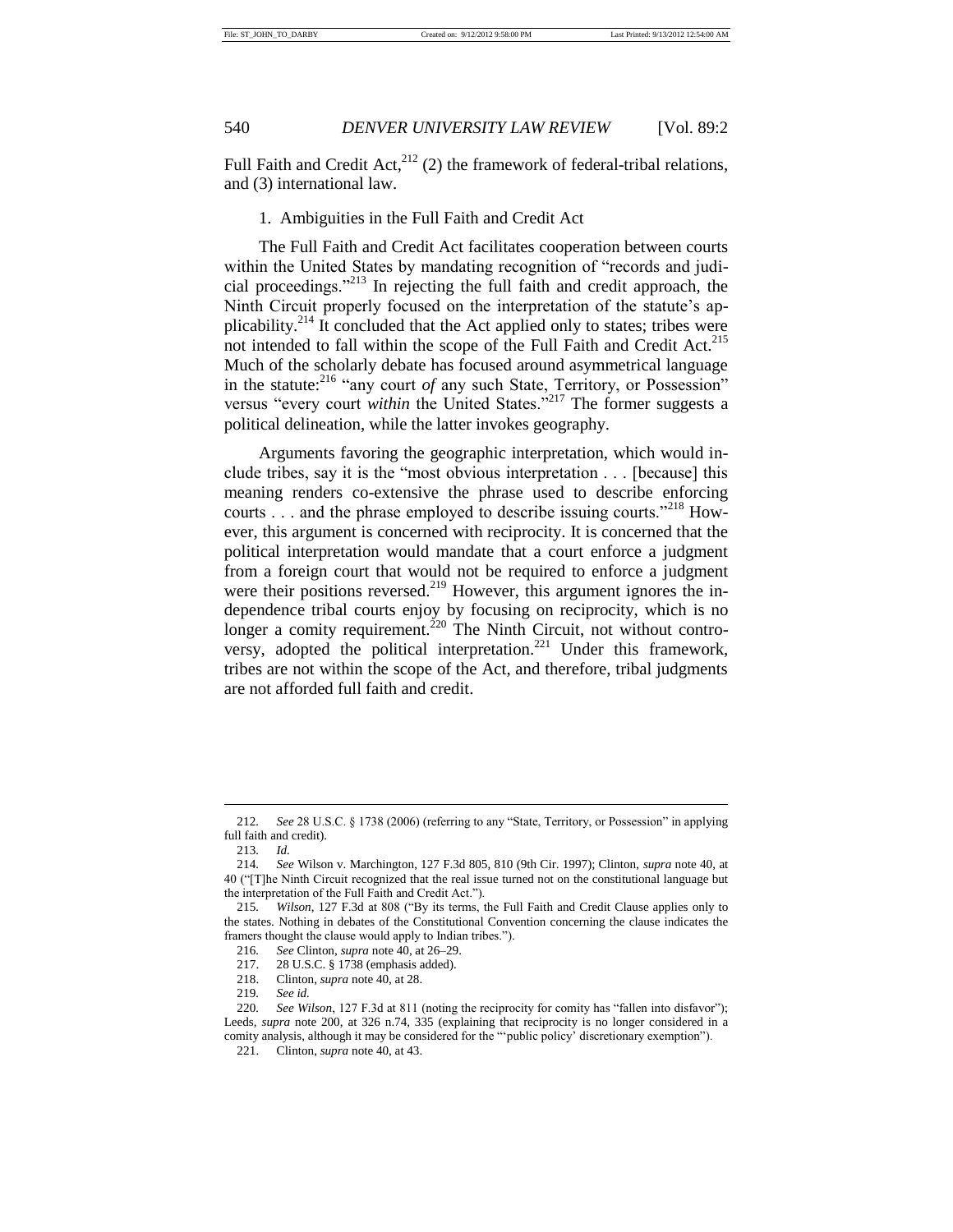# 2. Are Tribes Within the Federal Framework?

Recognizing tribal judgments using full faith and credit necessarily requires that tribes be fully within the federal framework.<sup>222</sup> The history of tribal relations and the autonomy tribes continue to enjoy, however, counsel against including them fully within the federal framework.<sup>223</sup> First, the fundamental rules governing the relationship between tribes and the federal government were based on principles of international law, adapted to the needs of the United States.<sup>224</sup> Early interactions with tribes were made through treaties,<sup>225</sup> even though tribes were declared "domestic dependent nations."<sup>226</sup> That "phrase placed tribes outside the scope of Article III" while declaring that tribes are still subject to federal authority.<sup>227</sup> The Commerce Clause also demonstrates this separation by treating "Indian Tribes" as distinct entities from states and foreign countries.<sup>228</sup> Tribes also never consented to federal supremacy.<sup>229</sup> Despite Congress's plenary power over Indian affairs, tribes retain a high level of autonomy, especially in internal affairs such as administering justice. $^{230}$ 

When the Supreme Court articulated the international comity analysis, it defined a *foreign nation* for that analysis.<sup>231</sup> Justice Gray determined that "[n]o sovereign is bound, unless by special compact, to execute within his dominions a judgment rendered by the tribunals of another state."<sup>232</sup> Tribes are not bound by a "special compact" that compels recognition of other jurisdiction's judgments; rather, they have the "authority to execute, within their dominions, judgments rendered by tribunals of other jurisdictions."<sup>233</sup> The Constitution does not apply to Indian tribes<sup>234</sup> because tribal governments are allowed to exercise their autonomy to form whatever kind of government they choose.<sup>235</sup> Additionally, tribes retain jurisdiction over many criminal offenses,  $236$  have police

<sup>222</sup>*. See* Leeds, *supra* note 200, at 334–35.

See HOWARD MEREDITH, MODERN AMERICAN INDIAN TRIBAL GOVERNMENT AND POLITICS 140 (1993).

<sup>224</sup>*. See, e.g.*, Cherokee Nation v. Hitchcock, 187 U.S. 294, 306–07 (1902); Stephens v. Cherokee Nation, 174 U.S. 445, 486–88 (1899); *see also* COHEN, *supra* note 35, at 156.

<sup>225</sup>*. See* WILKINS & LOMAWAIMA, *supra* note 15, at 6–8.

<sup>226.</sup> Cherokee Nation v. Georgia, 30 U.S. 1, 17 (1831) (emphasis added). This recognizes that although tribes are within the geographic territory of the United States they retain a level of autonomy. *See id.*

<sup>227.</sup> Leeds, *supra* note 200, at 319.

<sup>228</sup>*. See* U.S. CONST. art. I, § 8, cl. 3 ("[The Congress shall have power] [t]o regulate Commerce with foreign Nations, and among the several States, and with the Indian Tribes."); WILKINS & LOMAWAIMA, *supra* note 15, at 5.

<sup>229</sup>*. See* Clinton, *supra* note 14, at 873 (noting that tribes were *de facto* incorporated into the federal union and exist as "distinct peoples and sovereigns *within* the federal union").

<sup>230</sup>*. See* MEREDITH, *supra* note 223, at 86; *see also* discussion *supra* Part I.B.

<sup>231.</sup> Hilton v. Guyot, 159 U.S. 113, 166 (1895).

<sup>232</sup>*. Id.* (quoting HENRY WHEATON, ELEMENTS OF INTERNATIONAL LAW § 147 (8th ed. 1866)).

<sup>233.</sup> Stoner & Orona, *supra* note 205, at 388.

<sup>234</sup>*. See* Talton v. Mayes, 163 U.S. 376, 385 (1896).

<sup>235</sup>*. See* PEVAR, *supra* note 36, at 88.

<sup>236</sup>*. See* GARROW & DEER, *supra* note 58, at 79.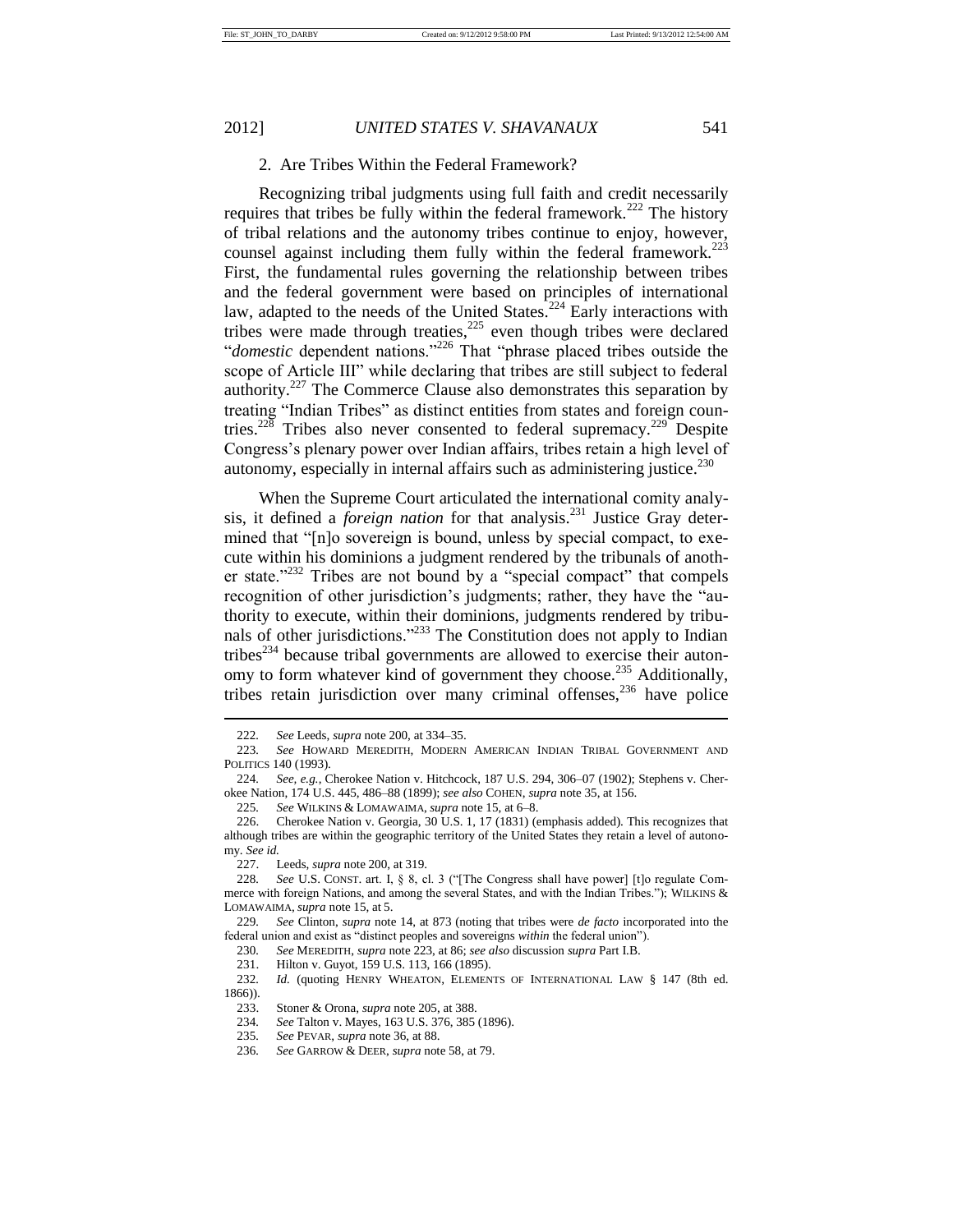powers, administer justice within their jurisdiction, determine tribal membership and exclusion, can charter business organizations, and have sovereign immunity.<sup>237</sup> Therefore, tribes are best considered "foreign nations," which then requires an international comity analysis when determining whether to give force to a tribal judgment in American court.<sup>238</sup>

#### 3. International Law and Tribal Self-Governance

Principles of international law also support treating Indian tribes as independent, sovereign entities. In 1992, the United States signed $^{239}$  the International Covenant on Civil and Political Rights  $(ICCPR)$ ,<sup>240</sup> which guarantees that "[a]ll peoples have the right to self-determination . . . [to] freely determine their political status and freely pursue their economic, social and cultural development."<sup>241</sup> Countries that are party to the ICCPR are obligated to give this guarantee effect,  $242$  which would require the United States to provide some level of autonomy to tribes. $243$  Additionally, in his definitive text on American Indian law, Felix Cohen argued that an emerging custom of international law commands countries to recognize an internal peoples' right to self-determination.<sup>244</sup> Similar to ICCPR's mandate,<sup>245</sup> this custom requires that countries with non-self governing internal populations foster autonomous self-governance.<sup>246</sup> Antonio Cassese, a prominent international legal scholar, tempered the breadth of self-determination by noting that international law does not require governments to do anything other than "not decide the life and future of peoples at their discretion."<sup>247</sup> This mandate is a loose standard, but internal populations must at least be allowed "to express their wishes in matters concerning their condition."<sup>248</sup>

<sup>237</sup>*. See* WILKINSON, *supra* note 16, at 33–36; *see also* PEVAR, *supra* note 36, at 143–45.

<sup>238</sup>*. See* Montré D. Carodine, *Political Judging: When Due Process Goes International*, 48 WM. & MARY L. REV. 1159, 1228 (2007); Stoner & Orona, *supra* note 205, at 388. *But see* Kevin K. Washburn, *Tribal Courts and Federal Sentencing*, 36 ARIZ. ST. L.J. 403, 420 (2004) (arguing that the ease of travel between reservations and the U.S., the level of cooperation between tribal and state and federal officials, and the reservations' location within contiguous U.S. territory, counsel in favor of treating tribes as within the federal framework).

<sup>239.</sup> 138 Cong. Rec. S4781–01 (1992).

<sup>240.</sup> International Covenant on Civil and Political Rights, *opened for signature* Dec. 16, 1966, 999 U.N.T.S. 171.

<sup>241</sup>*. Id.* art. 1, para. 1; *see also* ANTONIO CASSESE, SELF-DETERMINATION OF PEOPLES 101 (1995).

<sup>242.</sup> International Covenant on Civil and Political Rights, *supra* note 240, art.2.

<sup>243</sup>*. See* COHEN, *supra* note 35, at 461–65.

<sup>244</sup>*. See id.* at 473–78. What constitutes a "people" is not agreed upon. However, a workable definition, which Indian tribes would meet, is in the ICCPR's protection of "ethnic, religious or linguistic minorities." International Covenant on Civil and Political Rights, *supra* note 240, art. 27.

<sup>245.</sup> *Id.* art. 2.

<sup>246</sup>*. See* COHEN, *supra* note 35, at 475.

<sup>247</sup>*. See* CASSESE, *supra* note 241, at 128.

<sup>248</sup>*. Id.*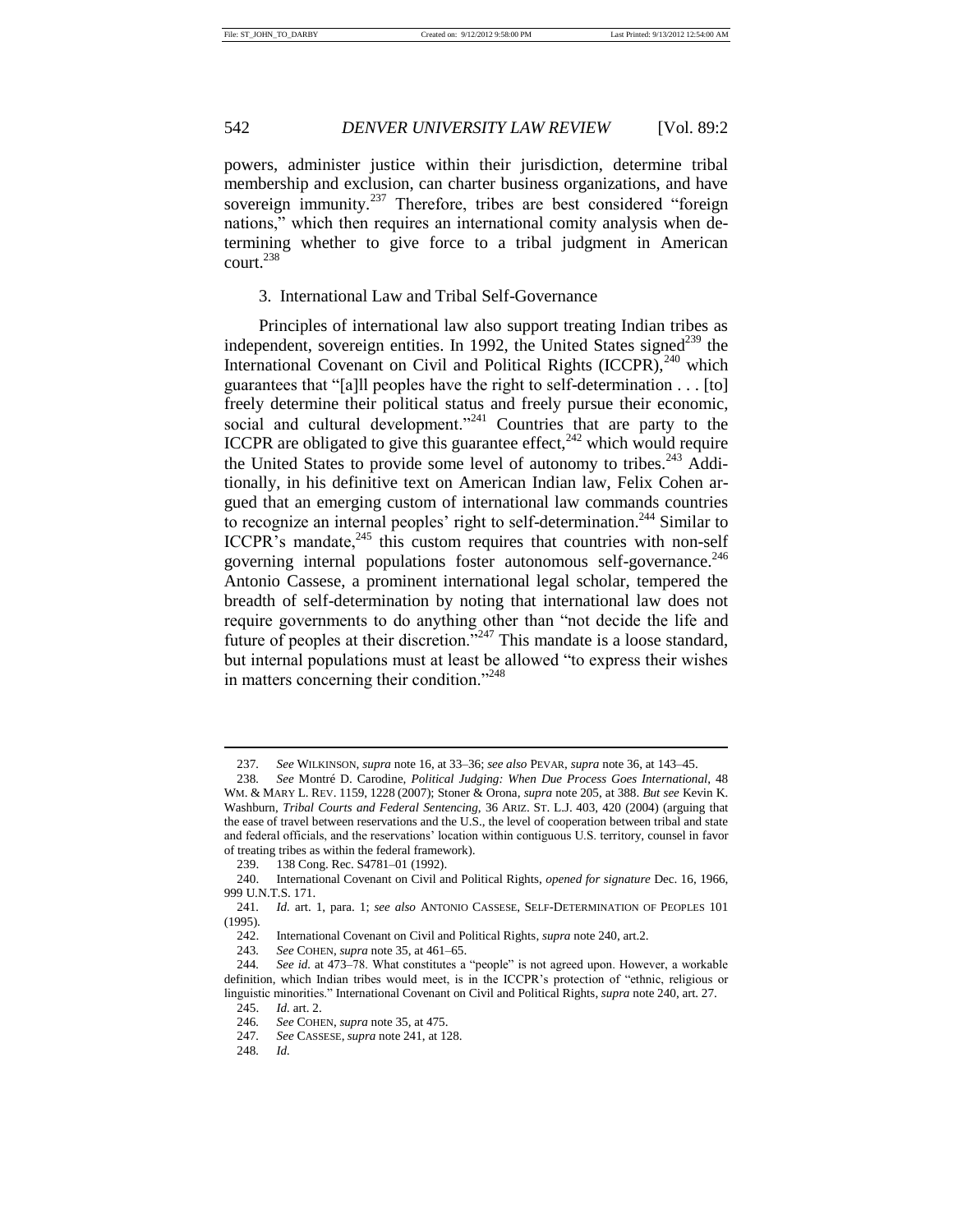Although there is no clear framework for how the United States must treat Indian tribes, international law sets basic principles for how countries should act.<sup>249</sup> "Self-determination" does not have specific requirements, $250$  but does seem to require that internal peoples have control over their governance.<sup>251</sup> This implies a basic level of autonomy and selfgovernance.<sup>252</sup> Because of these basic protections in international law, tribes should not be considered an entity of the United State that, absent a statutory command, merit a full faith and credit analysis.

#### IV. INTERNATIONAL DUE PROCESS REQUIREMENTS FOR COMITY

The Tenth Circuit made a cursory international comity analysis of Ute tribal court procedures using the Third Restatement's mandatory factors.<sup>253</sup> The court concluded that complying with ICRA protects fundamental due process rights.<sup>254</sup> This section does a more thorough comity analysis, taking statutory protections and tribal practices into account. The analysis reveals that Ute tribal practices protected Mr. Shavanaux's fundamental due process rights. Therefore, Mr. Shavanaux's prior tribal convictions were properly used in federal court.

Comity is a balance between "preserv[ing] and respect[ing] foreign nations' sovereignty"<sup>255</sup> and ensuring that American courts only enforce judgments that comport with fundamental due process.<sup>256</sup> American courts must understand this balancing test when deciding whether to recognize a foreign judgment.<sup>257</sup> Because "foreign" tribunals issue judgments, the decision to recognize them has political ramifications.<sup>258</sup> Effectively, by refusing to recognize a judgment, the domestic court says "that a foreign country's judicial and political systems are so fundamentally flawed that they do not provide for impartial tribunals or fair procedures"—an "inherently political" determination.<sup>259</sup> Courts need to be mindful of the external effects and political ramifications a decision may carry, yet their main focus should be on ensuring that the judgment meets standards of due process.

259*. Id.*

<sup>249</sup>*. See id.*

<sup>250</sup>*. See id.*

<sup>251</sup>*. See id.* at 132.

<sup>252</sup>*. See id.* at 143–44. 253*. See* United States v. Shavanaux, 647 F.3d 993, 998–1000 (10th Cir. 2011).

<sup>254</sup>*. See id.* at 998.

<sup>255.</sup> Stoner & Orona, *supra* note 205, at 388.

<sup>256</sup>*. See* Wilson v. Marchington, 127 F.3d 805, 810 (9th Cir. 1997).

<sup>257.</sup> This Comment focuses on court-to-court recognition of judgments; however, "recognition" encompasses many more scenarios. Although outside the scope of the Comment, "recognition" of foreign decrees can include, for example, protection orders, vital statistics and health department records, and judicial orders such as warrants and commitment orders. *See* Leeds, *supra* note 200, at 315–16.

<sup>258</sup>*. See* Carodine, *supra* note 238, at 1223.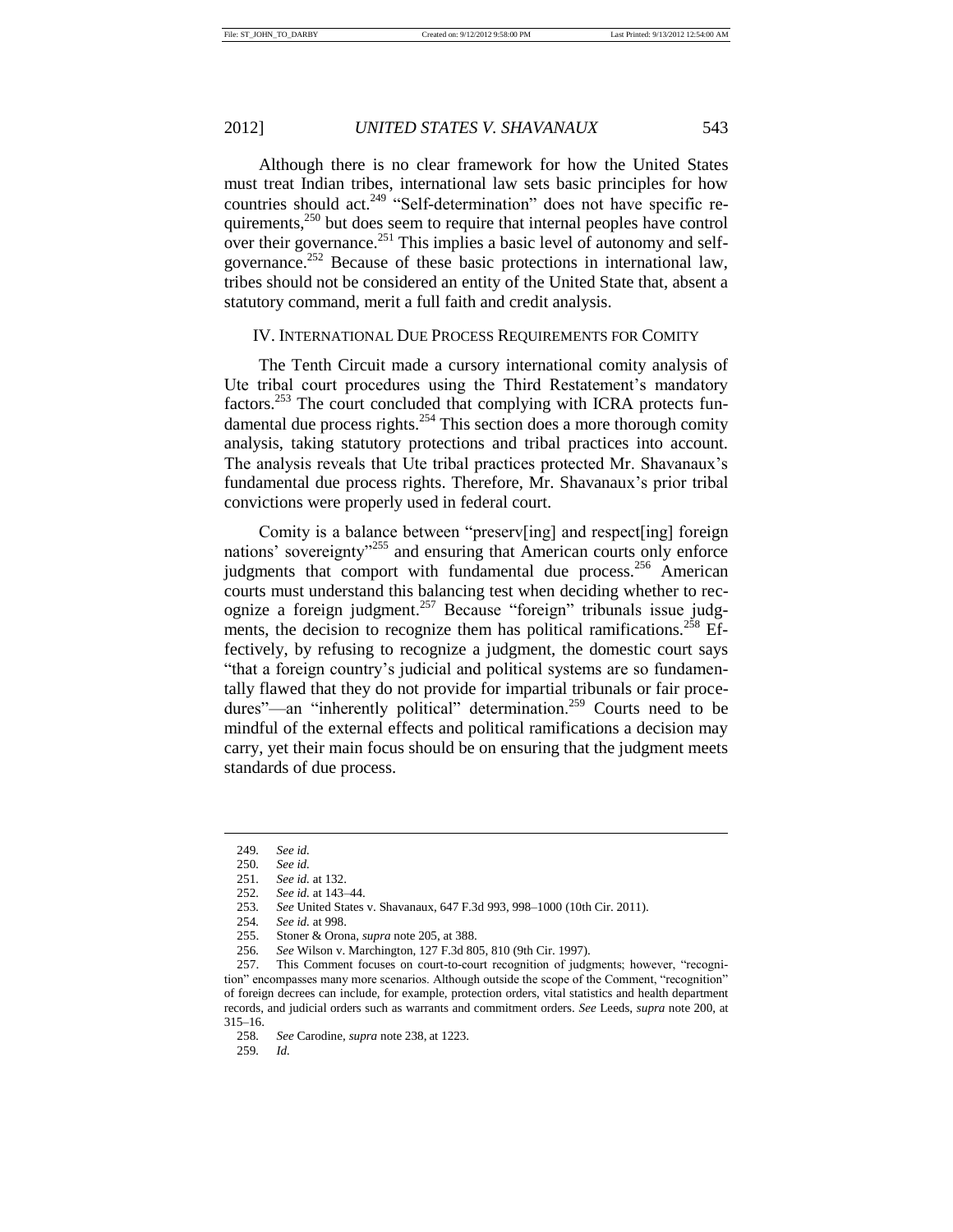### *A. What Process is Due?*

A judgment rendered in a foreign court will not necessarily follow the same procedure as a domestic court—enforcing courts cannot expect an American style of due process.<sup>260</sup> Because enforcing courts must ensure that the initial judgment met basic standards of due process, $^{261}$  the analysis requires a fact-intensive case-by-case analysis.<sup>262</sup> The Supreme Court's call for a "fair and impartial" process lays the groundwork for international due process.<sup>263</sup> However, more clarity is needed to determine what process is required.

The fundamental requirements of due process, emphasized by scholars<sup>264</sup> and echoed by the Third Restatement,<sup>265</sup> are (1) adequate notice and (2) fair process. Adequate notice will be satisfied when the foreign tribunal meets even basic standards.<sup>266</sup> This would encompass actual or constructive notice, regardless of how that notice was made.<sup>267</sup> Fair process includes "the opportunity to be heard at a meaningful time and in a meaningful manner." $^{268}$  Recognizing that foreign jurisdictions are unlikely to have adopted as complex a due process structure as the United States, Judge Richard Posner wrote "that the foreign procedure [needs to] be '*compatible* with the requirements of due process of law,'" meaning "that the foreign procedures are 'fundamentally fair' and do not offend against 'basic fairness.'"<sup>269</sup> Although there is no exhaustive list of fundamental due process protections, the standard is much less rigorous than the due process generally applied in American courts.<sup>270</sup>

## *B. An International Comity Analysis for Mr. Shavanaux*

Applying the international notion of due process to *Shavanaux* requires an examination of the proceedings in Ute tribal court. The record

264*. See* Carodine, *supra* note 238, at 1225–26.

<sup>260</sup>*. See Wilson*, 127 F.3d at 811; Carodine, *supra* note 238, at 1230–31.

<sup>261</sup>*. See* Hilton v. Guyot, 159 U.S. 113, 205 (1895) ("It must, however, always be kept in mind that it is the paramount duty of the court before which any suit is brought to see to it that the parties have had a fair and impartial trial, before a final decision is rendered against either party."); *Wilson*, 127 F.3d at 811 ("A federal court must also reject a tribal judgment if the defendant was not afforded due process of law.").

<sup>262</sup>*. See* Carodine, *supra* note 238, at 1231.

<sup>263</sup>*. See Hilton*, 159 U.S. at 202–03.

<sup>265.</sup> RESTATEMENT (THIRD) OF FOREIGN RELATIONS LAW § 482 (1987) (clarifying due process requirements in the discretionary categories).

<sup>266</sup>*. See, e.g.*, Int'l Transactions, Ltd. v. Embotelladora Agral Regiomontana, SA de CV, 347 F.3d 589, 594 (5th Cir. 2003) ("Notice is an element of our notion of due process and the United States will not enforce a judgment obtained without the bare minimum requirements of notice.").

<sup>267</sup>*. Id.* at 594–95.

<sup>268.</sup> Mathews v. Eldridge, 424 U.S. 319, 333 (1976) (citations omitted) (internal quotation marks omitted).

<sup>269.</sup> Soc'y of Lloyd's v. Ashenden, 233 F.3d 473, 477 (7th Cir. 2000) (Posner, J.) (quoting Ingersoll Milling Mach. Co. v. Granger, 833 F.2d 680, 687–88 (7th Cir. 1987)).

<sup>270</sup>*. See* Carodine, *supra* note 238, at 1227.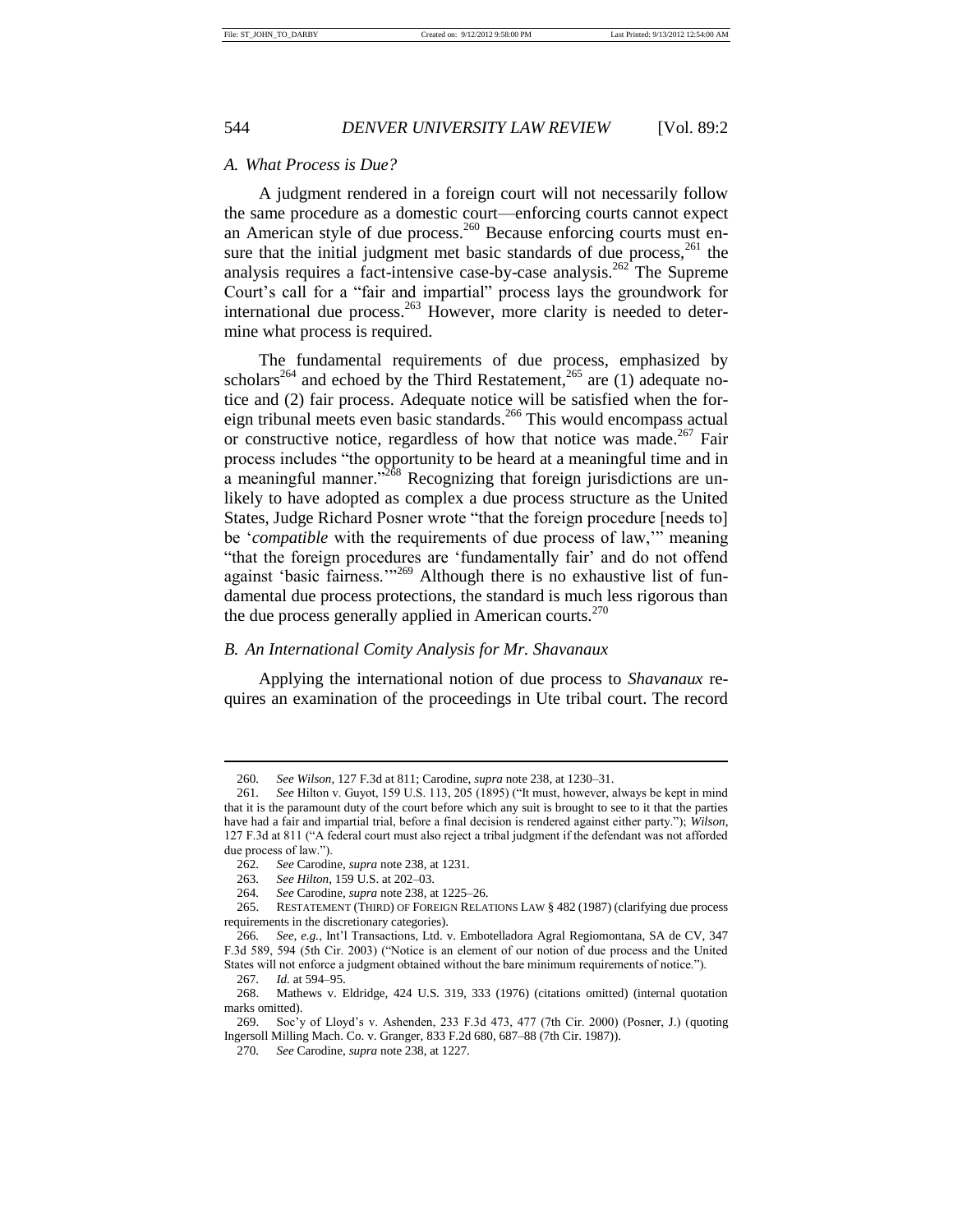is sparse on what rights Mr. Shavanaux was afforded.<sup>271</sup> However, studying the Ute Tribe's criminal procedure rules,<sup>272</sup> the Indian Civil Rights Act, $273$  and general tribal practices should be adequate to get an idea of the process Mr. Shavanaux had. From that, we can glean (1) what sort of notice Mr. Shavanaux was afforded and (2) the due process protections he had.

The notice analysis is rather quick. Mr. Shavanaux neither challenged adequate notice nor is there evidence that his notice was defective.<sup>274</sup> Additionally, the Ute Tribe's criminal procedure rules guarantee adequate notice.<sup>275</sup> With no indication of irregularity, this certainly meets the "bare minimum" standard for notice.

Fairness of process, however, is more challenging because the term is not well defined.<sup>276</sup> There are many basic protections granted to defendants in tribal court.<sup>277</sup> Defendants are given the opportunity to know the charges against them and the basis on which those charges are made.<sup>278</sup> At trial, defendants can use their own testimony or that of witnesses to present their cases.<sup>279</sup> Defendants have the right to crossexamine adverse witnesses.<sup>280</sup> Additionally, defendants are protected from self-incrimination,<sup>281</sup> have the right to a jury trial,<sup>282</sup> and can compel witnesses to appear on their behalf.<sup>283</sup> Tribal courts must afford defendants equal protection of the law and cannot deprive them of liberty without due process.<sup>284</sup> Therefore, absent supervening events, Mr. Shavanaux's tribal convictions should meet the international standards of due process.

275*. See* UTE INDIAN R. CRIM. P. 3(2), 6, 7 (guaranteeing notice of charges and an arraignment to inform defendant of the nature of the charges).

280*. Id.* 3(4).

281. Indian Civil Rights Act 25 U.S.C. § 1302(a)(4) (2006); UTE INDIAN R. CRIM. P. 3(3); GARROW & DEER, *supra* note 58, at 340.

282. §1302(a)(10); UTE INDIAN R. CRIM. P. 15.

283. UTE INDIAN R. CRIM. P. 3(5); GARROW & DEER, *supra* note 58, at 337–38.

284. § 1302(a)(8).

<sup>271</sup>*. See* United States v. Shavanaux, 647 F.3d 993, 995–96 (10th Cir. 2011) (failing to highlight any procedural detail concerning process afforded to Mr. Shavanaux during Mr. Shavanaux's tribal court hearings).

<sup>272</sup>*. See generally* UTE INDIAN R. CRIM. P., *available at* http://www.narf.org/nill/Codes/ uteuocode/utebodyt12.htm (establishing, for example, that the required notice a criminal defendant must receive before a prosecution of his rights can begin without his presence).

<sup>273</sup>*. See generally* Indian Civil Rights Act 25 U.S.C. §§ 1301–1303 (2006) (extending, among other rights, the writ of habeas corpus).

<sup>274</sup>*. See* United States v. Shavanaux, No. 2:10 CR 234 TC, 2010 WL 4038839, at \*1 (D. Utah Oct. 4, 2010) (stating Mr. Shavanaux challenged only the use of his un-counseled prior convictions), *rev'd*, 647 F.3d 933 (10th Cir. 2011).

<sup>276</sup>*. See* discussion *supra* Part III.C.1.

<sup>277</sup>*. See* GARROW & DEER, *supra* note 58, at 329–41 (indicating that such basic protections include the right against double jeopardy, the right to a speedy trial, the right to compulsory process, and the right not to testify).

<sup>278</sup>*. See* UTE INDIAN R. CRIM. P. 5 (requiring that the complaint support the charge with a statement of facts and other specifics).

<sup>279</sup>*. Id.* 3(3), (5) (allowing defendants to testify on their own behalf and subpoena favorable witnesses).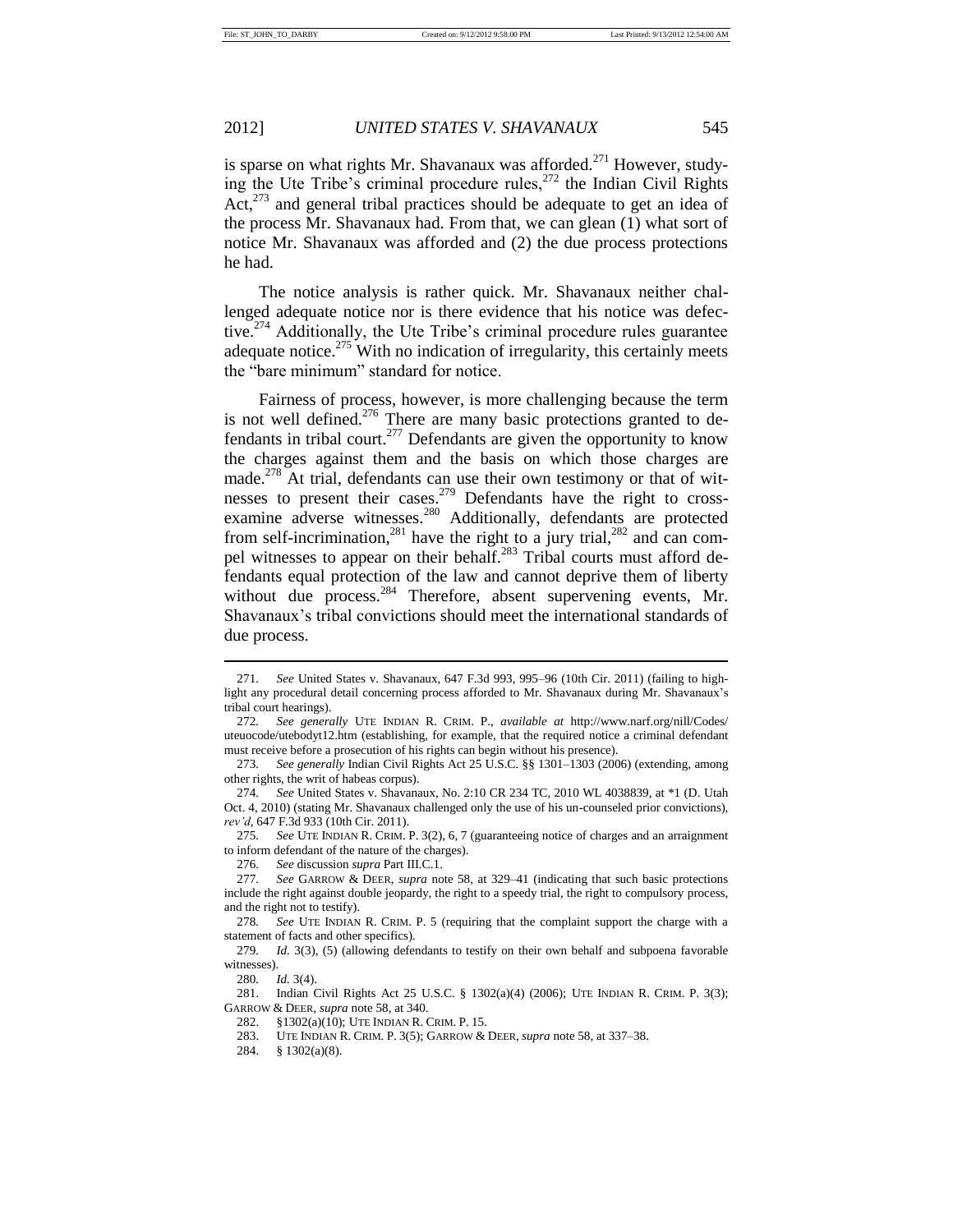Mr. Shavanaux contends, however, that the right to counsel is a fundamental component of due process.<sup>285</sup> Therefore, according to Mr. Shavanaux, his tribal court conviction lacked fundamental due process because he was unable to afford counsel and the Ute tribe does not provide counsel for indigent tribal defendants; therefore, his tribal court judgment should not be recognized in federal courts based on a comity analysis. 286

At first blush, the right to counsel does not fit within the aforementioned framework of "international due process." The Third Restatement tries to clarify "fair process" by stating that being "unable to obtain counsel . . . would support a conclusion that the legal system was one whose judgments are not entitled to recognition."<sup>287</sup> However, only when lack of counsel is "so incompatible with . . . fundamental principles of fairness" should a judgment not be recognized.<sup>288</sup> The Sixth Amendment's right to counsel initially guaranteed the accused merely the right to hire counsel.<sup>289</sup> The right, however, slowly expanded to recognize that counsel is an important protection throughout the criminal process.<sup>290</sup> The Supreme Court, in 1963, determined the right to counsel was so fundamental that states must provide indigent defendants with a lawyer because "[t]he right to be heard would be, in many cases, of little avail if it did not comprehend the right to be heard by counsel."<sup>291</sup> Outside federal and state courts, however, the right to counsel is not absolute. For example, there is no right to counsel for indigent individuals in immigration proceedings.<sup>292</sup> In those cases, individuals are afforded more due process protections only if they can demonstrate the proceedings were fundamentally unfair and there was prejudice.<sup>293</sup> Prejudice is the difficult element to meet; Mr. Shavanaux must show "that there is a reasonable probability

292*. See* Immigration and Nationality Act §§ 239(a)(1)(E), 240(b)(4)(A), 8 U.S.C. § 1229(a)(1)(E), 1229a(b)(4)(A) (2005).

<sup>285</sup>*. See* United States v. Shavanaux, 647 F.3d 993, 996 (10th Cir. 2011) (discussing Shavanaux's contention that Due Process forbids reliance on his uncounseled misdemeanor convictions to support a charge under 18 U.S.C. §117(a)).

<sup>286</sup>*. See id.*

<sup>287.</sup> RESTATEMENT (THIRD) OF FOREIGN RELATIONS LAW § 482 cmt. b (1987).

<sup>288</sup>*. See id.* (citing United States v. Salim, 855 F.2d 944, 953 (2d Cir. 1988)). *Salim* allowed a French deposition to be used as evidence when it was taken without counsel. This was a violation of U.S. rules but compliant with French procedure, because French procedure was not incompatible with American principles.

<sup>289.</sup> Scott v. Illinois, 440 U.S. 367, 370 (1979); JAMES J. TOMKOVICZ, THE RIGHT TO ASSISTANCE OF COUNSEL 55 (2002).

<sup>290</sup>*. See, e.g.*, Johnson v. Zerbst, 304 U.S. 458, 463 (1938) (holding that federal criminal defendants must either have counsel or have waived their right to counsel); Powell v. Alabama, 287 U.S. 45, 71 (1932) (giving defendants "reasonable time and opportunity to secure counsel"); TOMKOVICZ, *supra* note 289, at 55–56.

<sup>291.</sup> Gideon v. Wainwright, 372 U.S. 335, 344–45 (1963).

<sup>293</sup>*. See* Padilla v. Kentucky, 130 S. Ct. 1473, 1482–84 (2009) (evaluating the claim under the two prongs of the *Strickland* test). Under the facts of *Shavanaux*, the first *Strickland* prong is best seen as a breach of fundamental fairness.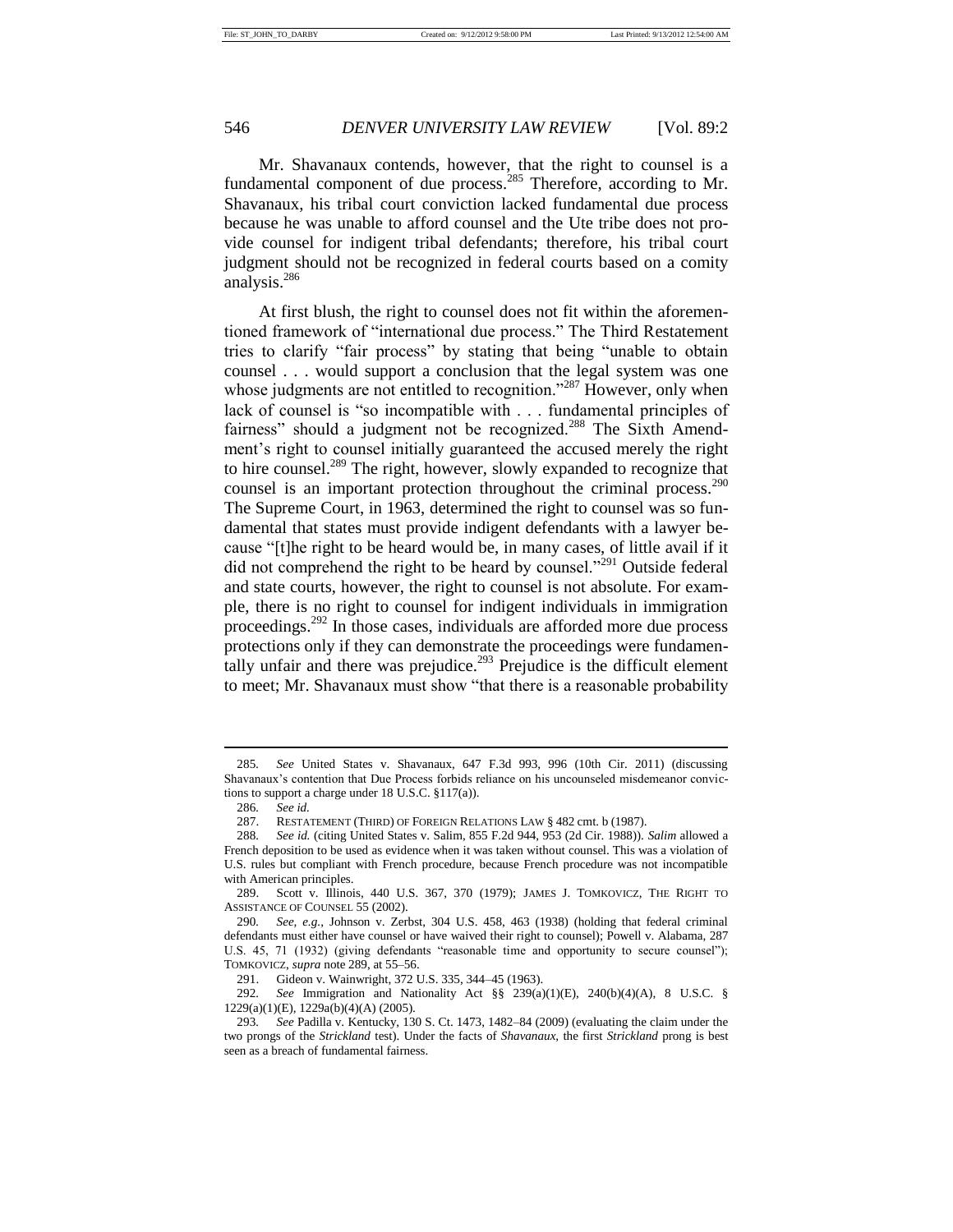that, *but for* [the fundamental error], the result of the proceeding *would*  have been different."<sup>294</sup>

Ultimately, however, this comity analysis turns on the public policy interests of the Tenth Circuit.<sup>295</sup> No court is required to enforce a foreign judgment if the result would offend the court's notions of fairness or policy.<sup>296</sup> Even though Mr. Shavanaux was not represented, his fundamental rights were not impinged because he was not prevented from effectively presenting his case.<sup>297</sup> Given that his predicate convictions were not made in an American court and he must demonstrate prejudice in order to have an opportunity to secure counsel, the Tenth Circuit did not exercise its discretion to refuse to recognize Mr. Shavanaux's tribal court convictions. Therefore, according to the Tenth Circuit, the Ute tribal court judgments were not in conflict with the standards of international due process or the court's policy.

### **CONCLUSION**

Despite the academic justification for the decision, Mr. Shavanaux is likely to be sentenced to several years in federal prison. His federal public defenders made a spirited appeal that the right to counsel is so fundamental that due process is violated when convictions are made without counsel.<sup>298</sup> However, the Tenth Circuit disagreed. The Supreme Court, additionally, refused to review the Tenth Circuit's ruling.<sup>299</sup> Were Mr. Shavanaux's first two convictions made in an American court, they clearly would have been unconstitutional. But in tribal court, tribal law and ICRA sufficiently protect fundamental rights. Because Mr. Shavanaux was convicted on a reservation and not a few miles away in a Utah state court, he had vastly different procedural protections; to those unaccustomed to Indian law, this is a baffling result. However, it is the correct outcome given tribal sovereignty within the federal structure.

*United States v. Shavanaux* demonstrates that even a routine conviction can raise constitutional questions and invoke international law. A misdemeanor domestic assault conviction from a tiny corner of northeastern Utah forced the Tenth Circuit to analyze how Indian tribes fit within the federal framework laid out in the Constitution and how to recognize their judgments. This unique relationship has never truly been

<sup>294.</sup> Strickland v. Washington, 466 U.S. 668, 694 (1984) (emphasis added).

<sup>295</sup>*. See* PHILLIMORE, *supra* note 163, at 12.

<sup>296</sup>*. See id.* at 14–16 (providing situations when a British court would not enforce valid foreign judgments because the result offends traditional British values, for example, judgments upholding polygamy and slavery).

<sup>297</sup>*. See* United States v. Shavanaux, 647 F.3d 993, 998 (10th Cir. 2011) (stating that Mr. Shavanaux's tribal court convictions complied with ICRA and were therefore constitutionally sound).

<sup>298</sup>*. See id.*

<sup>299.</sup> Shavanaux v. United States, No. 11-7731, 2012 WL 896004, at \*1 (U.S. Mar. 19, 2012).